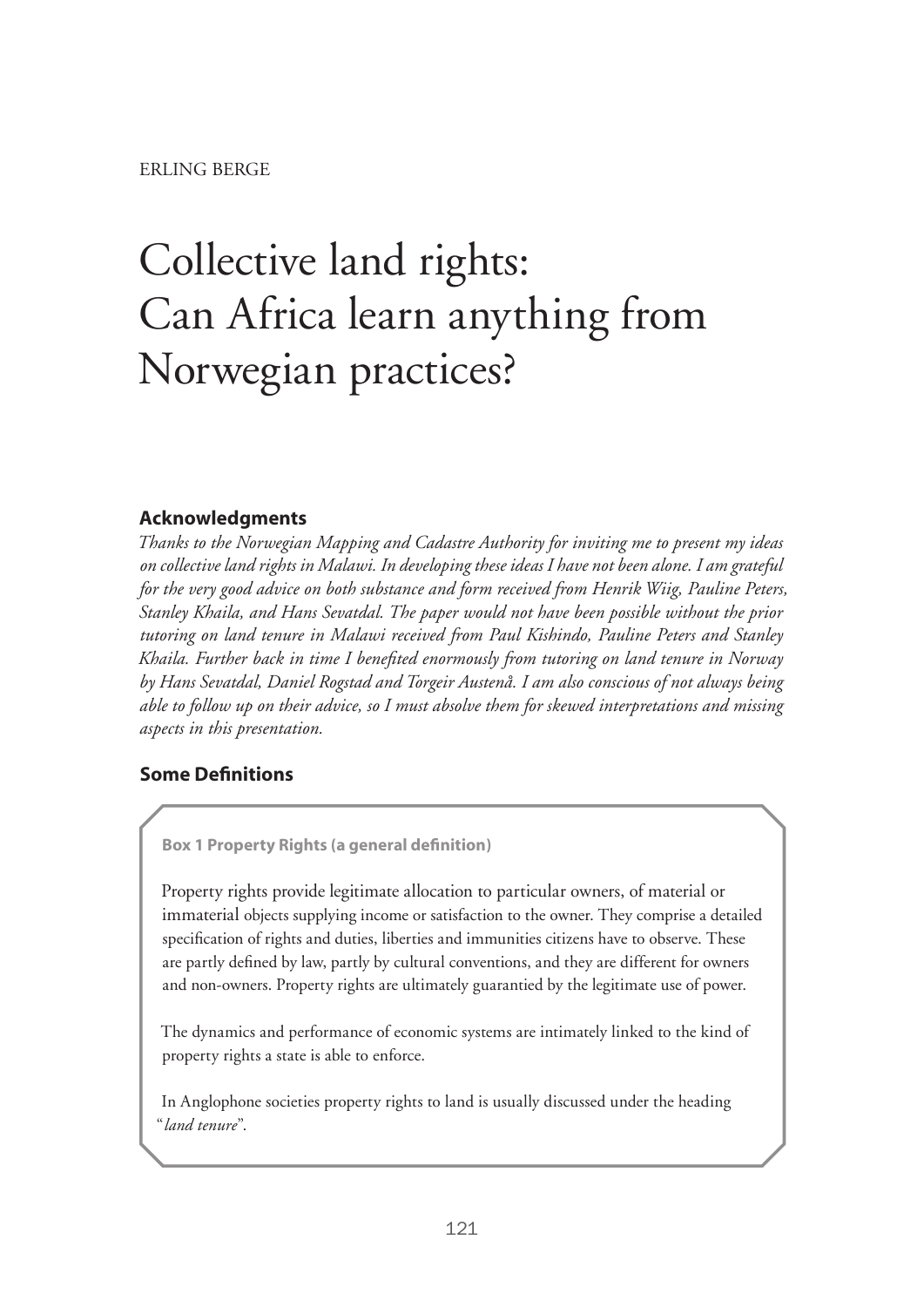#### **Box 2 Ownership**

Legitimate "Ownership" is always defined relative to the social system organising the population. Ownership in the sense that western societies take for granted is a function of the power of the state and the cultural understanding of property rights. Effective possession is tied to legitimate ownership by way of beliefs in the rightness of the connection and ultimately backed by the power of the state.

#### **Box 3 Bundles of rights**

A standard conception of the property rights entailed by fee simple will differentiate between the following rights

- Access to an area (the boundaries of the area are defined collectively)
- • Withdrawal of resource units from the area
- Management of the area and the resource providing units for withdrawal
- • Exclusion of any particular person wanting to assert access, withdrawal or management rights
- Alienation for a period or forever of any and all of the above rights

The fee simple owner will hold all of these rights attenuated only by general societal regulations (e.g. environmental regulations, rules of inheritance, etc.).

#### **Box 4 Fee simple**

The term "fee simple" is derived from Fee or Fief or Feud. Today it means a freehold estate. Originally it meant that the land was held of a superior lord, as a reward for services, and on condition of rendering some service in return for it. Fee is used in contradistinction to allodial. Allodial means the land is owned and possessed in the man or woman's own right without owing any rent or service to any superior.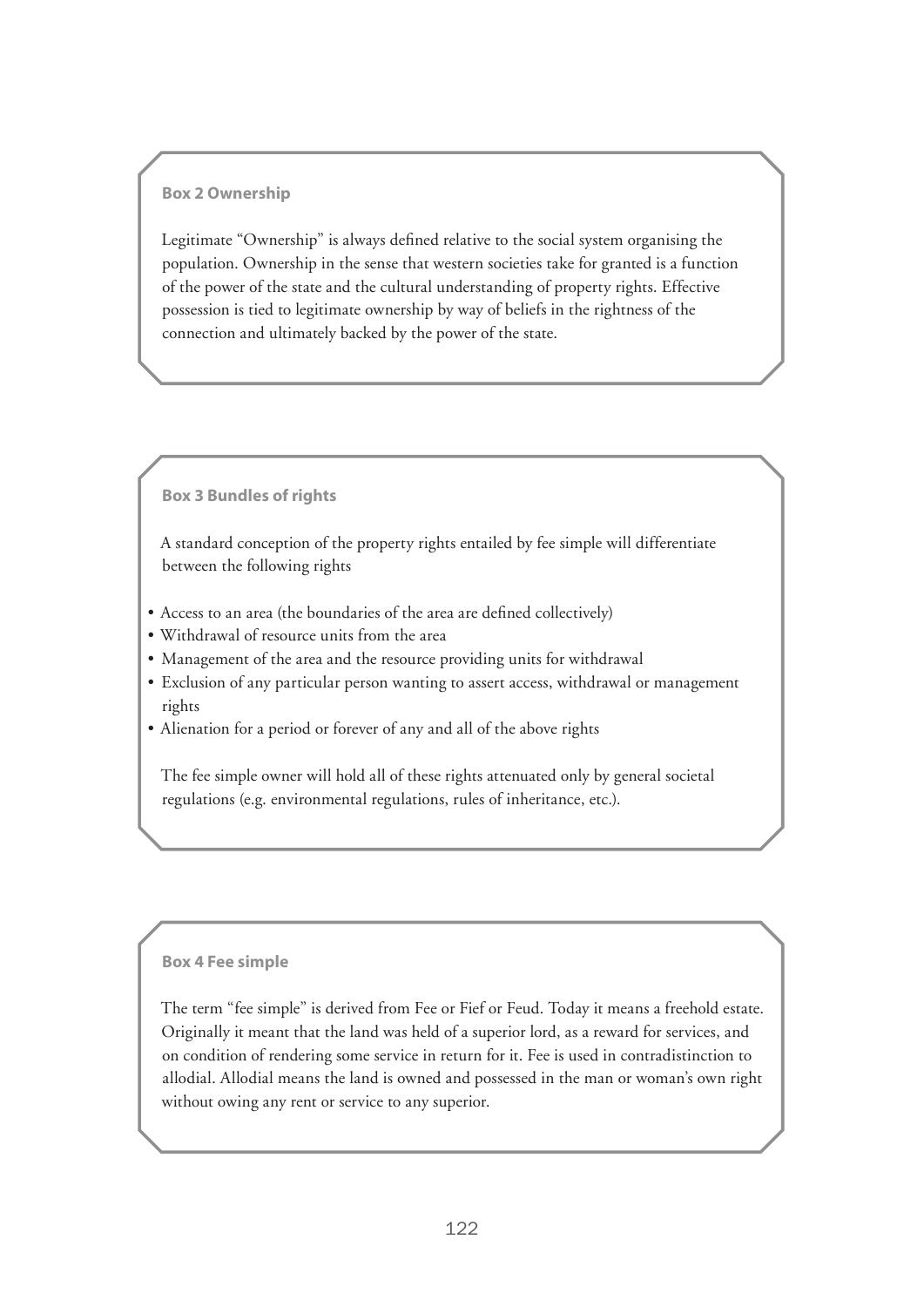#### **Box 5 Collective land rights**

If two or more people hold legitimate rights to use the same land based resource or the same parcel of land then there is by definition a collective right in the land. If family is taken to mean the nuclear family or a family household, family property will both in Norway and Malawi be a form of collective land right. However, we shall basically exclude family owned property from the discussion. The problematic aspects of collective land rights are assumed to appear when the number of rights holders increase above the normal family size.

#### **Owning in common or joint ownership**

A basic distinction in collective land rights is between ownership in common and joint ownership. In joint ownership the death or removal of a co-owner will entail that his or her share in the property will devolve on the co-owners. Ownership in common means that each owner possesses a specific fraction of the property and that this fraction devolves on the the heirs of the co-owner.

#### **Box 6 Commons**

In discussions of land tenure a "commons" is usually understood to be a piece of land (or more generally a flow of goods generated by natural processes), held in common or jointly by a well defined group of people larger than a household.

Formally this implies

- that there is a list of people holding rights in the land held collectively (it is sufficient that the list can be made in principle), and
- that the area held collectively is delimited and the limits are known both to owners and to non-owners (in many cases approximate boundaries will suffice)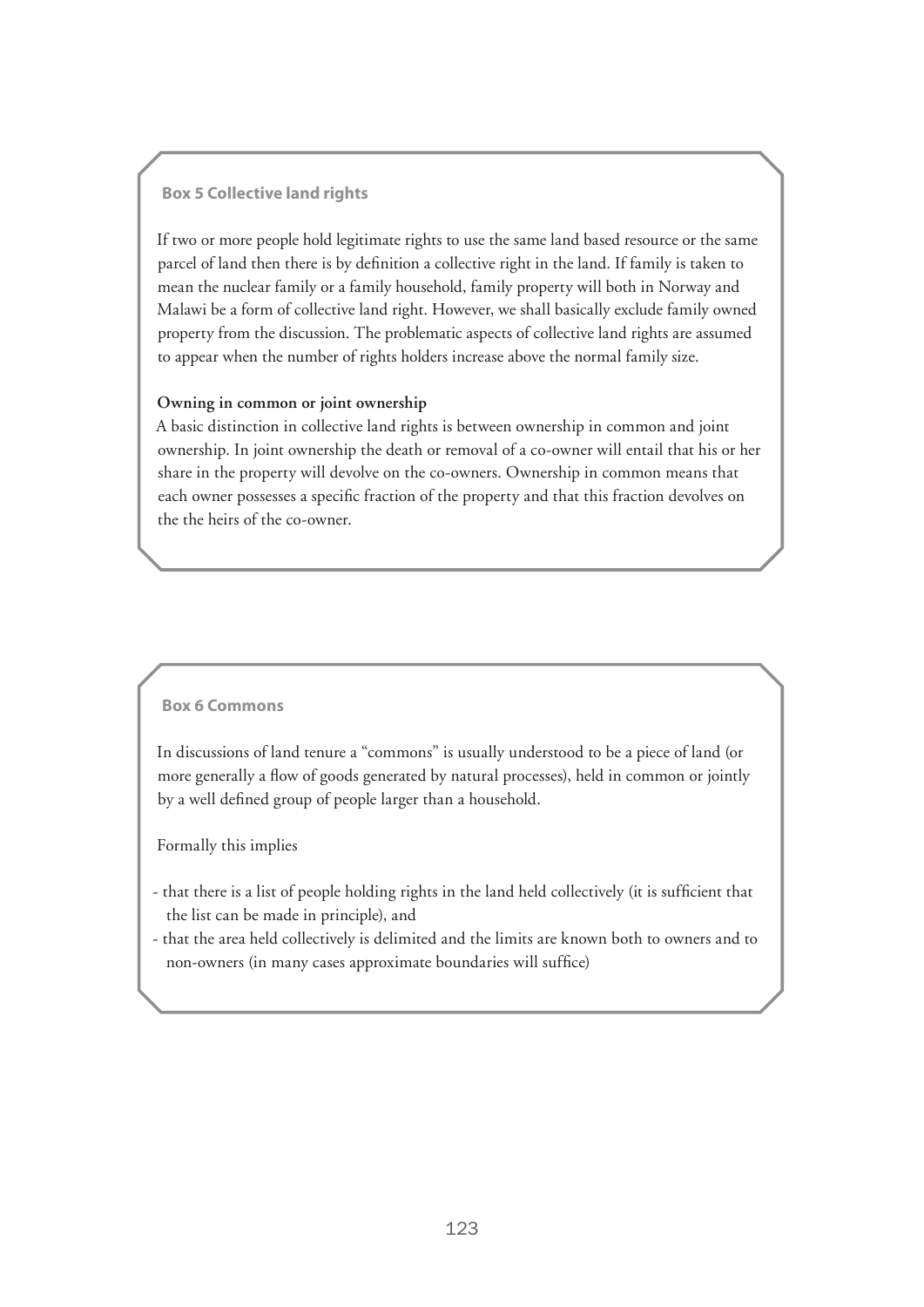#### **Box 7 Institutions**

In current interdisciplinary studies an institution is usually understood as a set of rules governing some aspect of interaction among people including the mechanisms of enforcement. It is usually distinguished between informal and formal institutions where formal ones in democratic societies are created by public discussion and promulgation of the rules and creation of roles for the enforcement functions.

The informal institutions are embedded in the culture and language of a society and govern interactions in a taken for granted manner by supplying feelings of what is right and proper or improper and shameful. The new interdisciplinary theory of institutions emphasises that formal institutions always will be founded on the informal institutions. In so far as a formal institution is created to achieve a particular task it has to take care to work with the informal institutions. Ignoring the informal institutions will either mean rapidly rising enforcement costs or a high probability of being ignored.

#### **Box 8 Equity**

"Equity" denotes the spirit and habit of fairness, justness, and right dealing which would regulate the intercourse of men with men (Black 1891)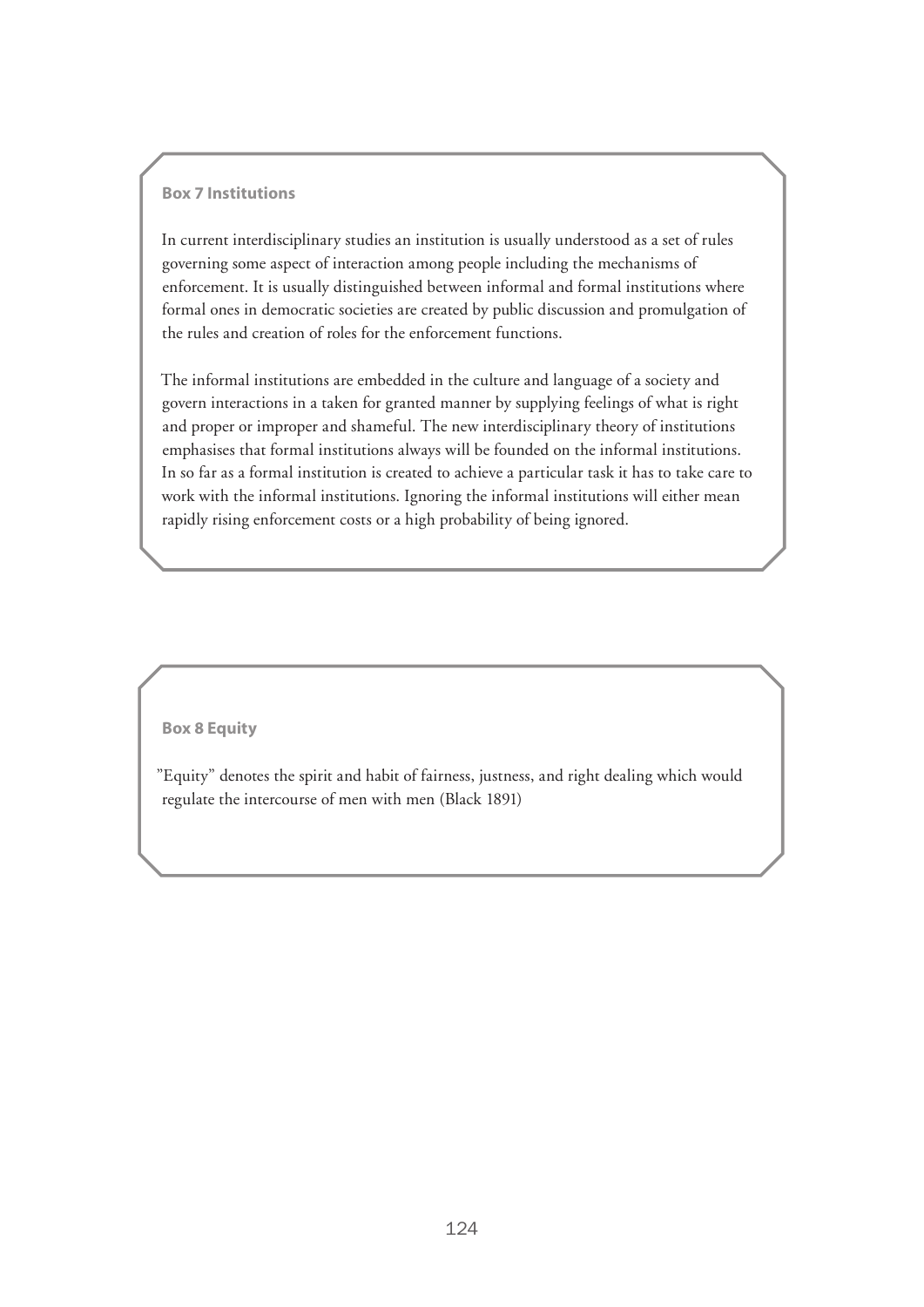**Box 9 Resource types used in legal specifications and differentiation of land rights** 

The technical details in the specifications of property rights are many and important to the dynamic of the economy. They are changing though time and across space, and are in general moving towards greater diversity and more detail. For management purposes, legal reasoning will divide resources into 3 types:

- The Ground (sometimes called the soil) meaning the abstract bounded area,
- **• The Specific Material Resources** embedded in the ground, attached to the ground, or flowing over the ground (in general there are limits on how far into the ground and how far above the ground the rights reach), and
- **The Remainder** meaning the future interest in resources not yet discovered or not yet capable of being exploited.

These three types of resources are usually included in discussions of who owns what, and are routinely recognized by mature legal institutions. Landlords are, at a minimum, owners of the ground and are then entitled to the ground rent. It must be emphasized that in principle there may be different owners to the ground, to every single well specified resource, and to the remainder. More on the legal conception of property rights in Black (1891) and Simpson (1986).

## **Introduction**

Indeed, can Africa learn anything from Norwegian practice of collective land rights? The default assumption would be to say: No, they cannot. Transplanting institutions from one culture to another never produces the intended consequences. But then again: learning is not transplanting. A closer look at the system of land tenure in Malawi suggests four areas where Malawian lawmakers might get productive ideas from a look at Norwegian practice. The four problem areas are

- 1. The specification and protection of family or lineage interests in individually held lands,
- 2. The definition, allocation, and protection of individual or household interests in land held collectively,
- 3. Clarification of the interests of the state and establishing legitimate boundaries of government lands, and
- 4. The incentives and (legal/ legitimate) competences of public bureaucracies (including traditional authorities) in monitoring and enforcing land law (including customary law).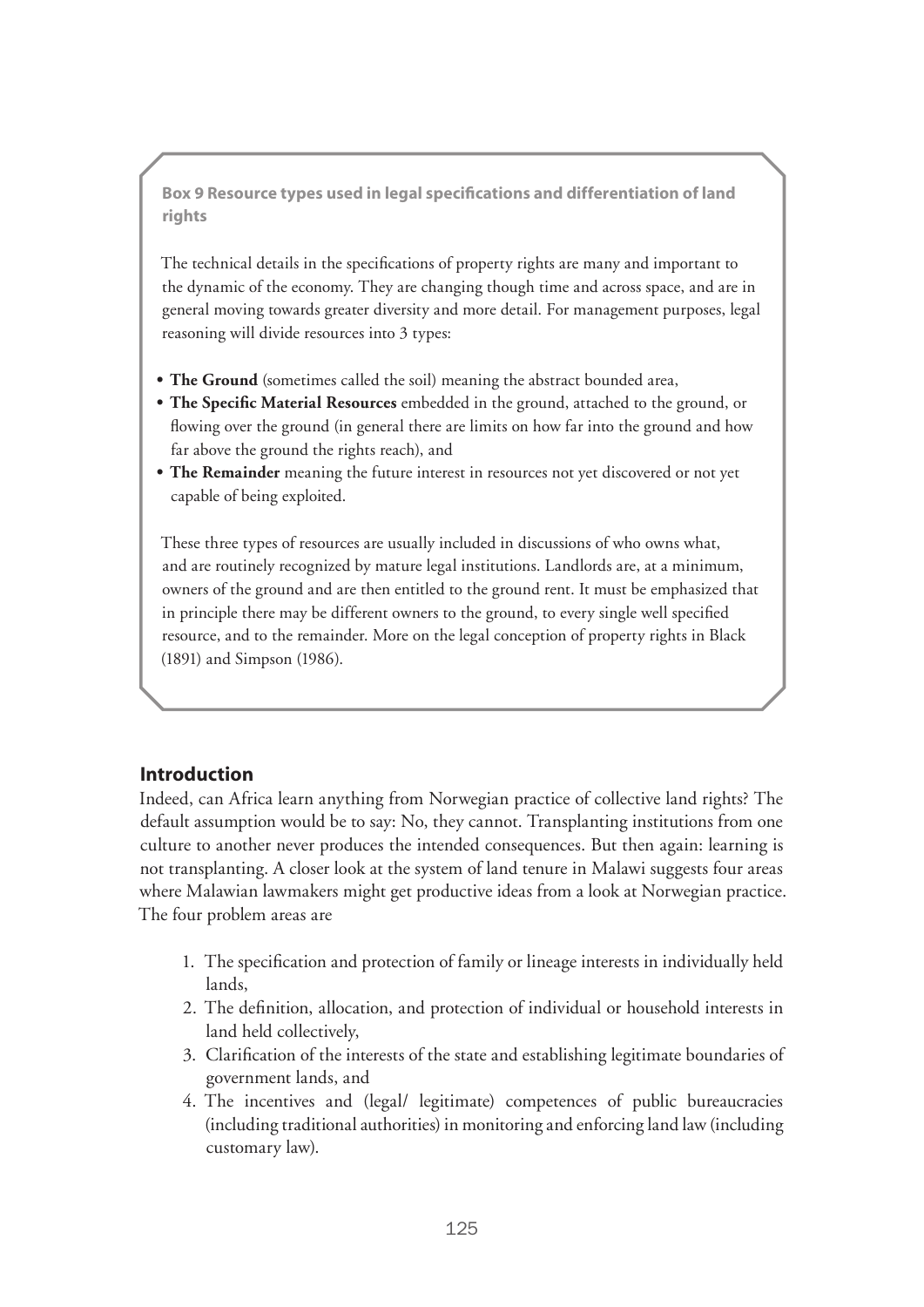To identify these as problems areas for the practice of collective land rights where Norwegian law might have some advice we have to go into first the nature of collective land rights, and then the nature of collective land rights in Malawi before we can point out how Norwegian society has solved similar problems.

The paper was commissioned to take a look at collective land rights in Norway recognizing that the political and historical context of their development is important for both how they are designed and why they are working. The idea was to highlight Norwegian legal and technical solutions in the area of collective property rights with relevance and utility to an African context. This entails not only attention to statutory and customary legal institutions, but also the broader cultural and social context of land holding for Norway and Africa.

The Norwegian state has a continuous history of some 7-800 years of statutory legislation on collective land rights. Even so there are still large jobs on customary usages waiting for clarification and specification. The special judicial commission on the mountains and wilderness areas of Nordland and Troms created in 1985 is still working on the clarification of exactly which areas are owned by the state and exactly where the boundary between the government lands and the private farms are. In 2005 a new act on land rights in Finnmark created a new type of collective land holding adapted to the requirements of the Saami people. For anyone looking at collective land rights in Norway the variety and adaptability of the system ought to be astonishing<sup> $61$ </sup>. There is absolutely no reason to believe the variety is less in Africa. Indeed, narrowing my attention to collective land rights in Malawi, the only country in Africa I know anything about, provides quite enough both variety and problem areas. My standard for evaluation of the relevance of Norwegian practice will have to be Malawi<sup>62</sup>. And the kinds of land tenure problems displayed in Malawi will dictate which practices to present from Norway.

The devil is in the details. This is true for Malawi as well as for Norway. The hunt for relevant details would be an impossible task without a theory on how collective land rights work in a society.

# **Observations from the Theory on Collective Land Rights**

As a point of departure it is important to keep in mind how the dialectic between individual and collective land rights tends to play out in the transition from land abundance to land scarcity. A theoretically informed discussion of land rights in land abundant cultures with rapid population growth (such as the case has been in Malawi) is presented by Platteau

<sup>&</sup>lt;sup>61</sup> For some background on collective land rights in Norway see Sevatdal 1998, Sevatdal and Grimstad 2003, Berge and Stenseth 1998, Berge and Carlsson 2003, Berge 2006a.

<sup>&</sup>lt;sup>62</sup> For background on collective land rights in Malawi see BDPA in Assoaciation with AHT International 1998, Kishindo 2004, Saidi 1999a, b, Ibik 1970, 1971, Griffiths 1983.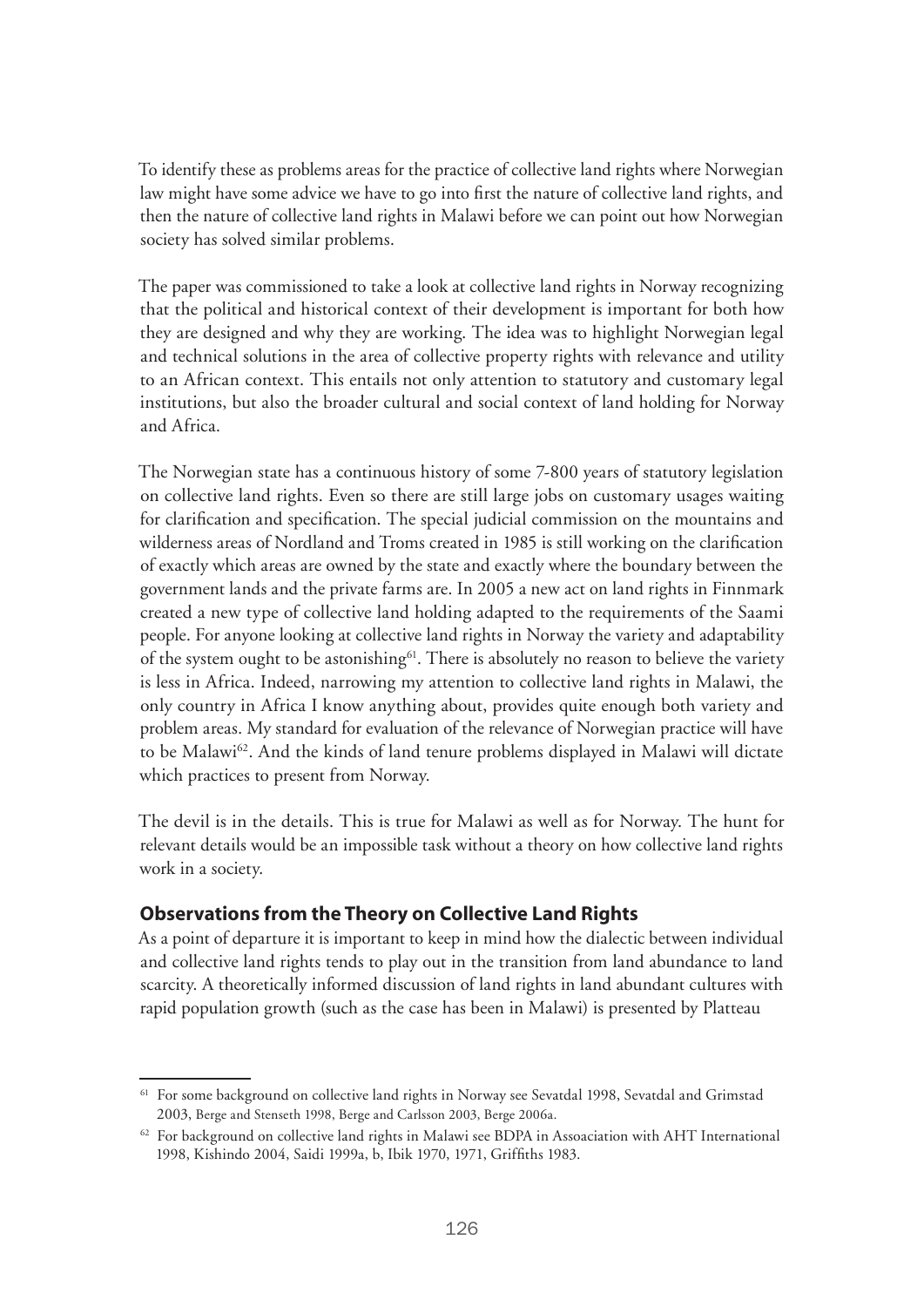(2000) and will provide the backdrop to my own observations in this paper. From his discussion we note two forces that have helped shape the customary rules:

- Land abundance and
- The primacy of the lineage as land management unit

In addition to the theory of how land rights come to be established there is another important distinction we need to keep in mind. This can be phrased as the distinction between customary law and statutory law. This distinction tends to be confounded with a difference between a standard western style democratic-bureaucratic rule (Norway) and a currently weak presidential command style government with profound problems due to rent seeking incentives at all levels of government (Malawi). Any proposal for land tenure reform that do not take into account the characteristics of the government of a country is destined to fail. Thus many arguments about the problems that may ensue from a standard titling reform at times will sound more like arguments about the lack of fit between the reform goals and the capabilities of the government to follow up in good faith and consistency.

The distinction between customary law and statutory law is of another kind. The distinction is problematic because both academics and bureaucrats tend to misunderstand it or disregard it altogether. Customs are, as a rule, not law. But some customs are. For a variety of reasons customs with legal force are often not recognized or properly documented. Many such reasons will be typical for rent seeking bureaucracies; but some are less obvious or visible. In Norway, for example, it is easy for bureaucrats to rely entirely on their own learning, disregarding the customs they have been told to regulate or replace with statutory rules. In land tenure issues this disregard for customs seems to be a rule rather than an exception in most of the world. Hernando de Soto for example observes:

"Where have all the lawyers been? Why haven't they taken a hard look at the law and order that their own people produce? The truth is that lawyers in these countries are generally too busy studying Western law and adapting. They have been taught that local practices are not genuine law but a romantic area of study best left to folklorists. But if lawyers want to play a role in creating good laws, they must step out of their law libraries into the extralegal sector, which is the only source of the information they need to build a truly legitimate formal legal system." (de Soto 2000:187)

In Norway the previous Chief Justice Smith admonishes the readers of Aftenposten (17 September 2004) that "Statutory law and customary law have been the foundations for our rule-of-law state for centuries<sup>63"</sup>. He also laments that the Saami customs have not been taken into proper regard by the Norwegian state and supports a proposal to create a judicial

<sup>63</sup> "Lov og sedvanerett har vært grunnvollen for vår rettsstat i århundrer."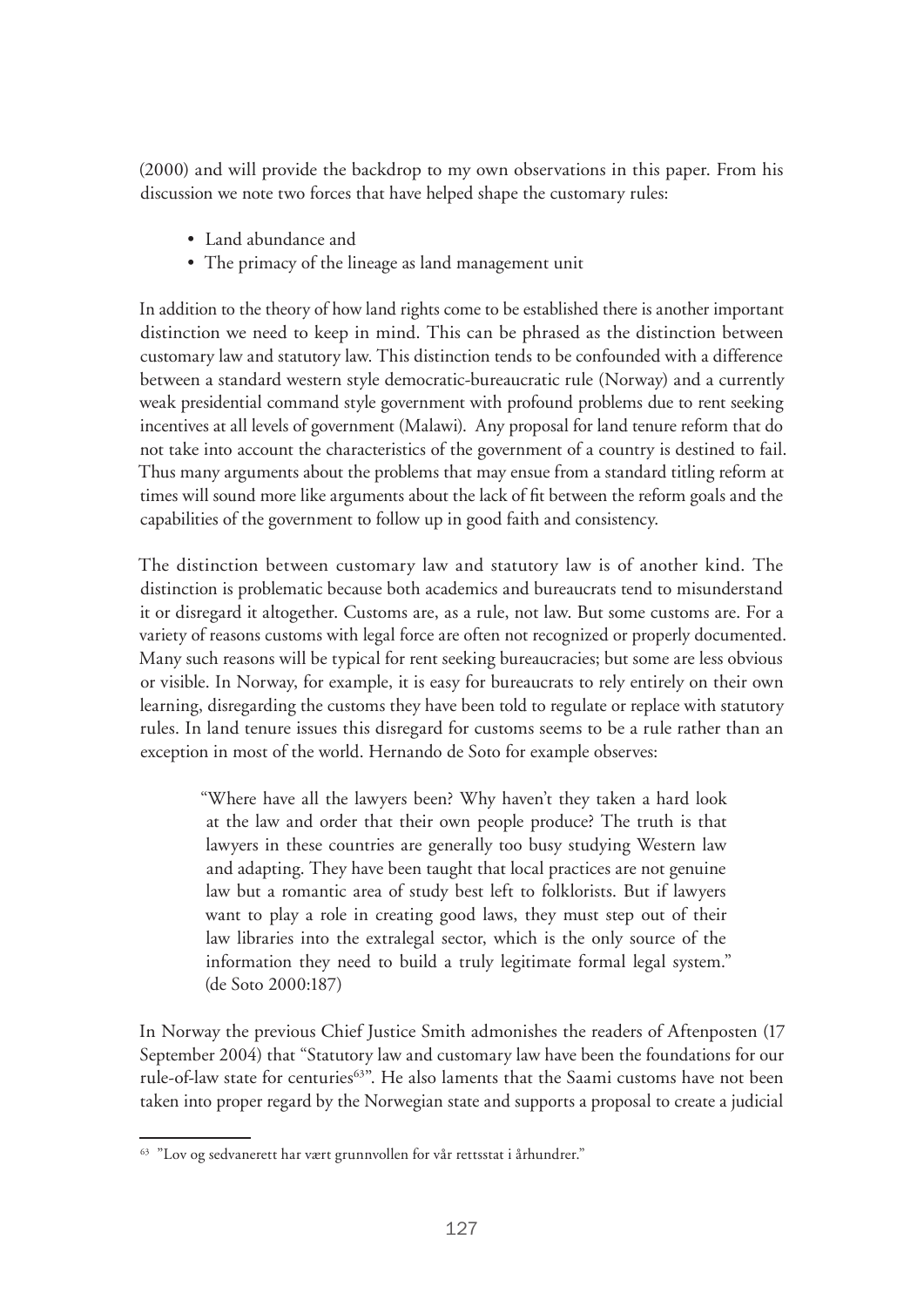commission to determine which Saami customs have legal force in terms of establishing collective land rights.

Hence this is one stipulation we need to agree on at the outset: Customs can and do determine rights to land with legal force - even against the state<sup>64</sup>. This is, as Smith says, a foundation for the Norwegian approach to land rights both for individuals and collectives. And unless and until this is accepted I do not believe Africa will benefit much from studying the best Norwegian practice.

Customary land tenure does not differ in principle from ordinary land tenure even if the language used to describe it may be different. The key terms are "legitimate allocation" and "legitimate use of power". The "legitimization" part is always grounded solidly in the beliefs of people: their belief in the agency that provides the ultimate power defending their property rights, and their beliefs about what constitutes a fair and equitable allocation of rights. Neither customary nor statutory property rights work properly without a high degree of legitimacy. Deteriorating legitimacy is perhaps most obviously seen in declining trust in those authorities assumed to be the protectors of the rights. The operative word here is "declining". The general level of trust in social power is always problematic. But declining trust is an indicator of more specific problems. This may or it may not be accompanied by increasing rates of crime against property, increasing frequency of litigation over trespass, and increasing expenditures on private security (guards, fences, locks, alarms) depending on how the changes in legitimacy affects the distribution of wealth and income in the society.

Land tenure systems have long roots and develop with complex pressures. From pondering the available literature a few basic hypotheses have come to guide my interpretations. The hypotheses are concerned with how history may be seen to shape the informal institutional rules governing choices that people make. The choices are always done within a present context with certain constraints.

Four historical legacies have to be kept in mind:

1. While many countries now report an incipient scarcity of land in many parts of Africa, and certainly very visible in the southern part of Malawi, the historical experience for most of Africa has been land abundance (Phiri 2004). The ability to just pull up your stakes and leave for virgin lands is a powerful check on many kinds of power. And it has implications for the kind of tenure system you need. With land abundance there will for example be little need for trade in land.

 $64$  It has not always been taken for granted that a law applies also to the sovereign. In England at the turn of the 16th century Lord Coke championed the view that the law of the land was binding on King, parliament and judges. The struggle against privileges of the sovereign and misuse of legal powers (the privilege against self-incrimination, the right to confront and cross-examine those with evidence against one, and the right to trial by jury) was at the core of the bourgeois revolutions in England and France (see Tigar&Levy1977:257-274).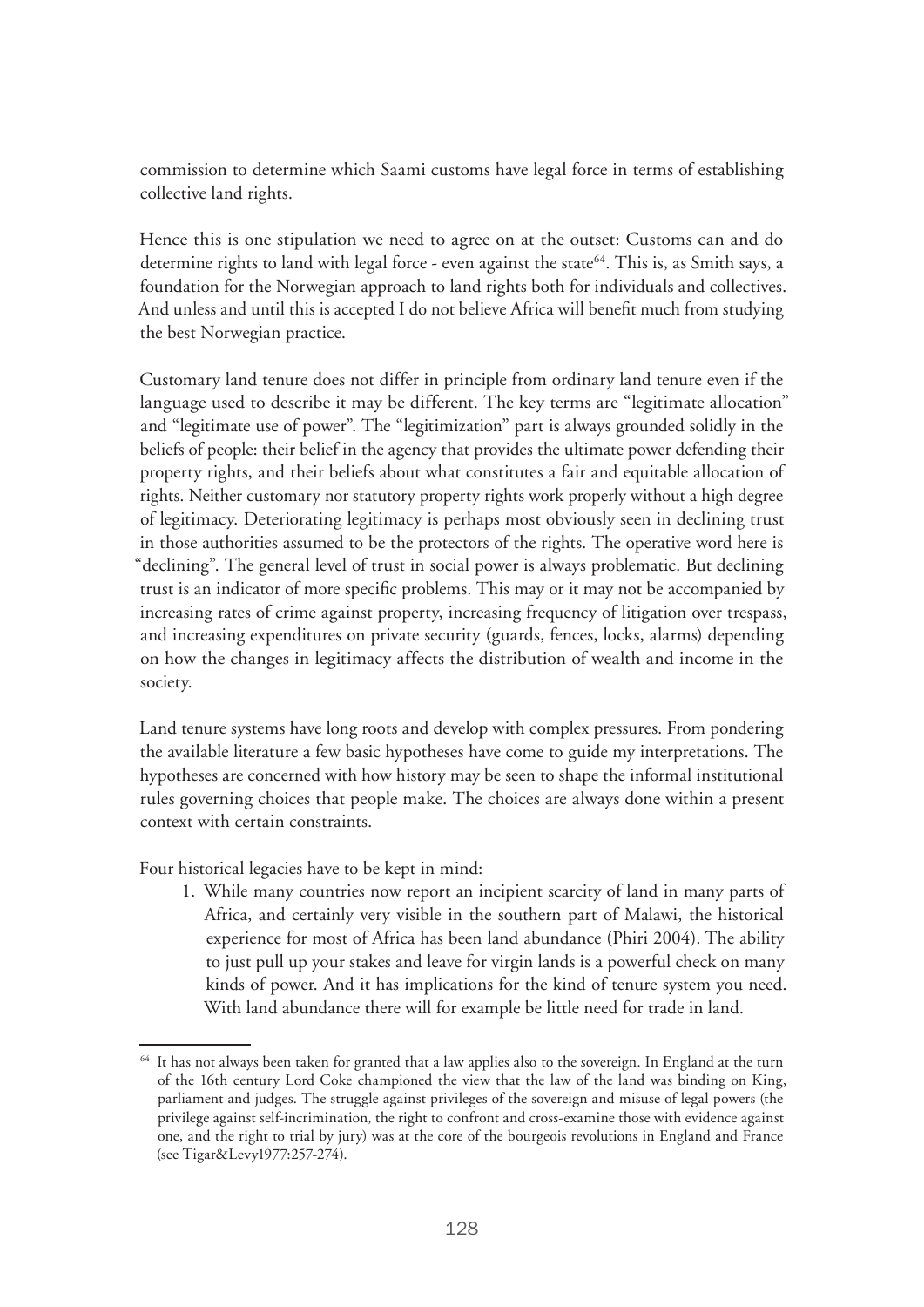- 2. The historical experience of social power may be of two kinds. From time immemorial and in a situation with land abundance where exit was easy, the origin of local power had to be based on charismatic authority<sup>65</sup> over time institutionalising itself as traditional authority through custom and ideology. With growth in population and territory this might be bolstered by military power and a self-conscious development of ideology (including religion). A link between the charisma of powerful persons and belief in their abilities at witchcraft may have been part of the power ideology. Perception of power as a personal and capricious thing not bound by the rule of law will be a strong undercurrent in how people behave in relations to power. In general it is assumed that people's behaviour in relation to power can be characterised as "Exit, Voice or Loyalty" (to borrow Hirschman (1970)'s phrase). With land abundance making exit easy one might expect to find voice of less significance and loyalty of higher significance.
- 3. The English land laws introduced in Malawi between 1893 and 1963 (including the body of English common law as of 1902) are an important part of the current thinking about security of tenure. One part of this legacy is the persistent belief that "the general thrust of colonial policy was to appropriate all land to the British sovereign and facilitate access to it by the settler community on the basis of private title, while preserving African rights to it strictly as "occupation rights" thus ensuring the availability of cheap labour for settlers." (Saidi Report 1999a:i). Another part, and rather paradoxically in view of the previous point, is the comparative neglect of the role and evolution of customary law after independence. The effort seems to have gone into developing statutory law in the English tradition. But this neglect, apparently, is common to many developing countries.
- 4. Land administration systems in Western countries grew out of the states' needs for taxation. Hence the identity and wealth characteristics of land owners and land renters were key factors in the development of cadastres. Without a credible register of owners there could be no credible register of lands and no enforceable titles. Notably voting rights were at the outset tied to being registered as a land owner or renter of registered land. Holding of rights in land as a key to citizen rights also applied to the indigenous reindeer herding Saami. And later on it led to workers buying small parcels of worthless land to get into the register of voters.
- 5. Since the rise of the church and the state as "immortal" institutions, they have accumulated land as owners. The Crown, the Church, and the nobility have throughout European history been the dominant landholders. Fragmentation of land rights due to population growth and inheritance, and transfer of land to Church and Crown made land renting a major form of land tenure. This tendency is very visible also in Norwegian history even with almost no nobility. In modern times the complicated medieval mixture of ownership and rentals

<sup>&</sup>lt;sup>65</sup> Charismatic authority is here used in the meaning given to it by Max Weber in his 1919 publication "Politics as a Vocation."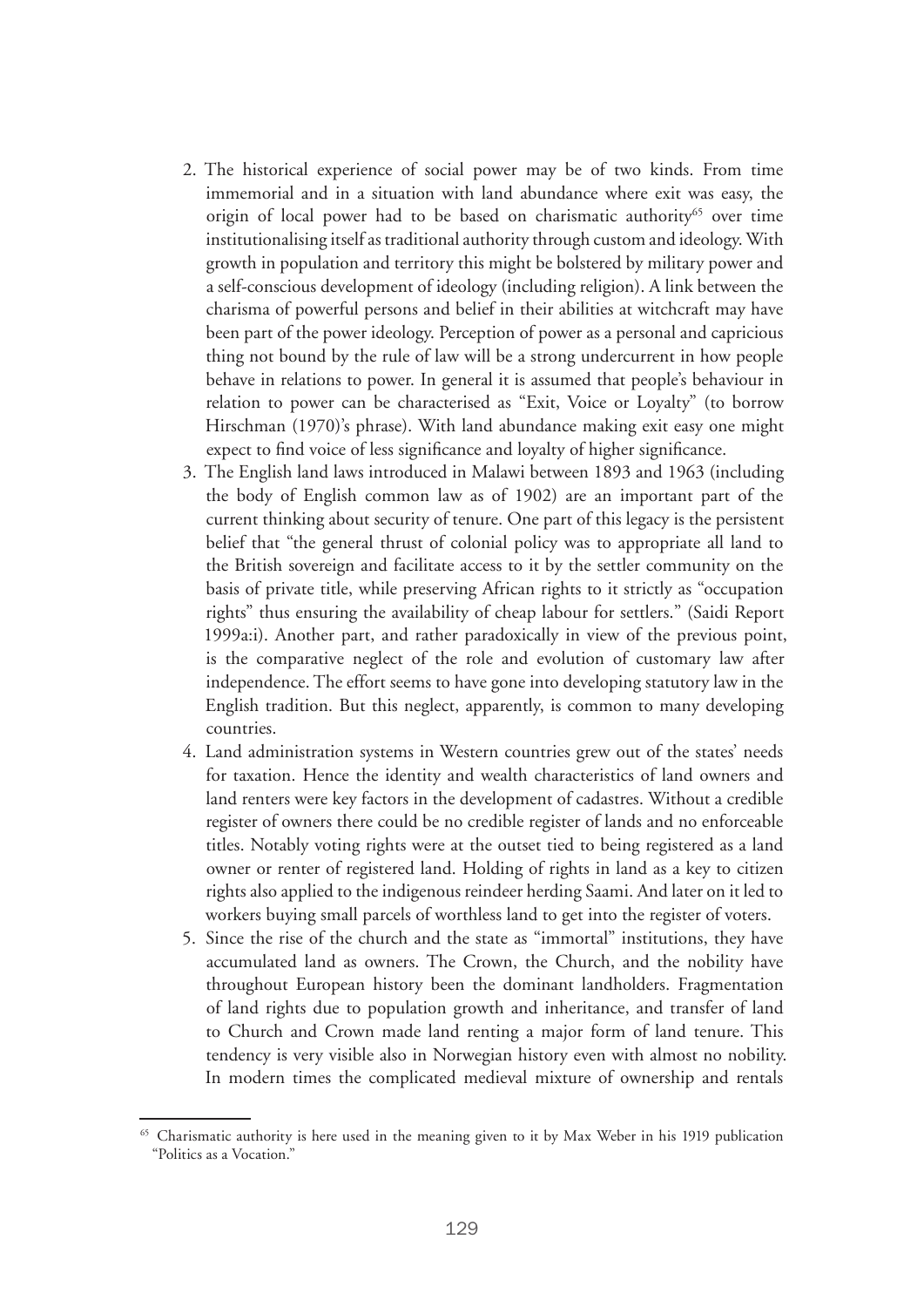has slowly changed in the direction of the fee simple: the owner-occupier of agricultural land. But again much more so in Norway than for example in England.

In the present social situation the historical legacies are joined by three other forces exerting pressure and pushing for development of the land tenure system:

- 1. One force is the perception of land scarcity as being caused by either population growth or transfer of customary land to estate agriculture. Demand for land is very closely determined by number of people and available land as long as there is no growth in urban employment. The political drive to remedy the scarcity is conditioned by the perceived cause.
- 2. A second pressure is the prevailing ideology of land tenure entertained by international institutions such as the World Bank and most large international development agencies. Their perception of land tenure seems to be a rather simple version of the western land market with a distinction between private and public lands, and a belief that the key to a functioning land market are individual title deeds, contracts and a system of mortgages (usually taking for granted their foundation on stable personal identities, land surveys, valuations, and registrations). The last decade seems to have brought a greater appreciation of the role of collective land rights. But in general the complexities of western land tenure systems, and in particular the reasons for their complexity, seems to be forgotten on arrival in Africa.
- 3. The third pressure comes from the activities of a small group of inventive individuals out to grab all, particularly inequitable, opportunities to make a profit on land transactions. The size of the group is obviously unknown. But if just a few get into positions of power in the land management system their activities will be felt throughout society and will confirm a belief in power as not bound by the rule of law. Some of these profit making transactions will also transcend the law into corruption and crime.

Both in relation to historical legacies and contemporary pressures we have to keep in mind two general and perhaps culturally invariant forces shaping land tenure systems:

- 1. If people put time and effort into tilling land, and planting crops, they want to be sure to harvest the outcome.
- 2. As land becomes a scarce resource, the interest in passing on to one's children<sup>66</sup> the lands that have sustained the family seems to be growing in all parents.

One way or another people craft their land tenure systems to comply with these requirements. But people do so within the parameters set by the historical legacy and the current pressures.

<sup>&</sup>lt;sup>66</sup> In the European tradition this always meant children born to the couple or legally adopted by them. In African family systems it may have a wider meaning, e.g. brothers children in patrilineal systems and sisters children in matrilineal.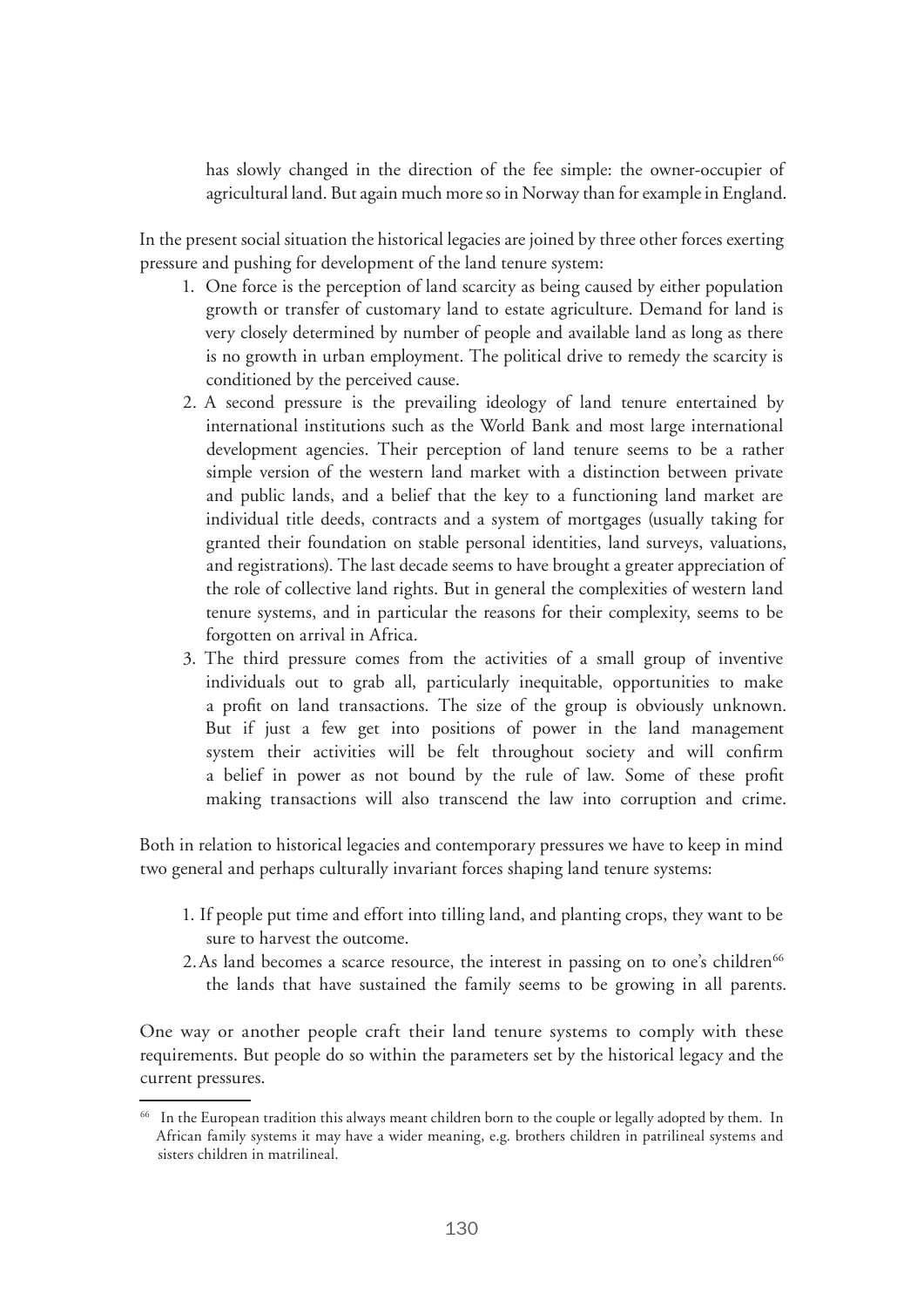Based on theoretical discussions of collective land rights there are a couple of fairly common misunderstandings I want to dispose of. In many contexts (admittedly fewer these days than it used to be) it is taken for granted that holding rights as a collective is a sign of backwardness. Only individually held rights are "true" or "proper" rights and only the right to trade land rights is a real property right. Such a restricted view of land tenure or property rights in land is simply not useful in any way. The benefits flowing from use rights are as real as those flowing from trade, and collective rights are as useful as individual rights. In fact, collective land rights are pervasive also in modern economies. Far from being on the decline they have during the last 100 years grown in leaps and bounds (Berge 2006a and b). It will be difficult to argue that for example the people in Malawi have more collectively held rights in land than people in Norway.

Modernisation and individualisation of rights in land are by assumption taken to go hand in hand. As a generalisation it is simply not true, and only by proper qualifications will it be possible to read the history of the western world in this way. Individual or household based rights are as pervasive in land scarce pre-modern agricultural societies as today<sup>67</sup>. But the qualification of land scarcity is important. From competition for land comes conflicts and needs for clarification and third party defence of rights.

Thus I find it fair to say that neither collective nor individual land rights are problems in and of themselves. My conclusion is that social and economic modernisation goes hand in hand with development of both collective and individual rights in land. The development of property rights can best be called specification and differentiation. Rights become differentiated and better defined, both individual rights and collective rights. This may entail specification and differentiation of land holding agents as much as lands and resources. And above all the state develops capabilities to defend the interests of the holders of recorded and verified rights.

If Malawi is to learn anything from Norwegian practice of land law, it is my belief that we will find the most useful examples in the following arenas:

- Procedures for allocating rights in land to individuals or groups
- Procedures for discovering customs and determine customary law
- Procedures for differentiation and specification of rights in land

The emphasis is put on procedures since substance and culture by assumption are very different. This does not preclude cultural invariants either in problems or solutions. Besides, it is my opinion that Norwegian best practice is defined precisely by procedures where democratic governance and human rights are given specific expression.

 $67$  See e.g. the description of the agricultural system of high-land New Guinea encountered by the first explorers there in the 1930ies, summarised by Diamond 2005. For a specific discussion of their land tenure system see Armitage 2001.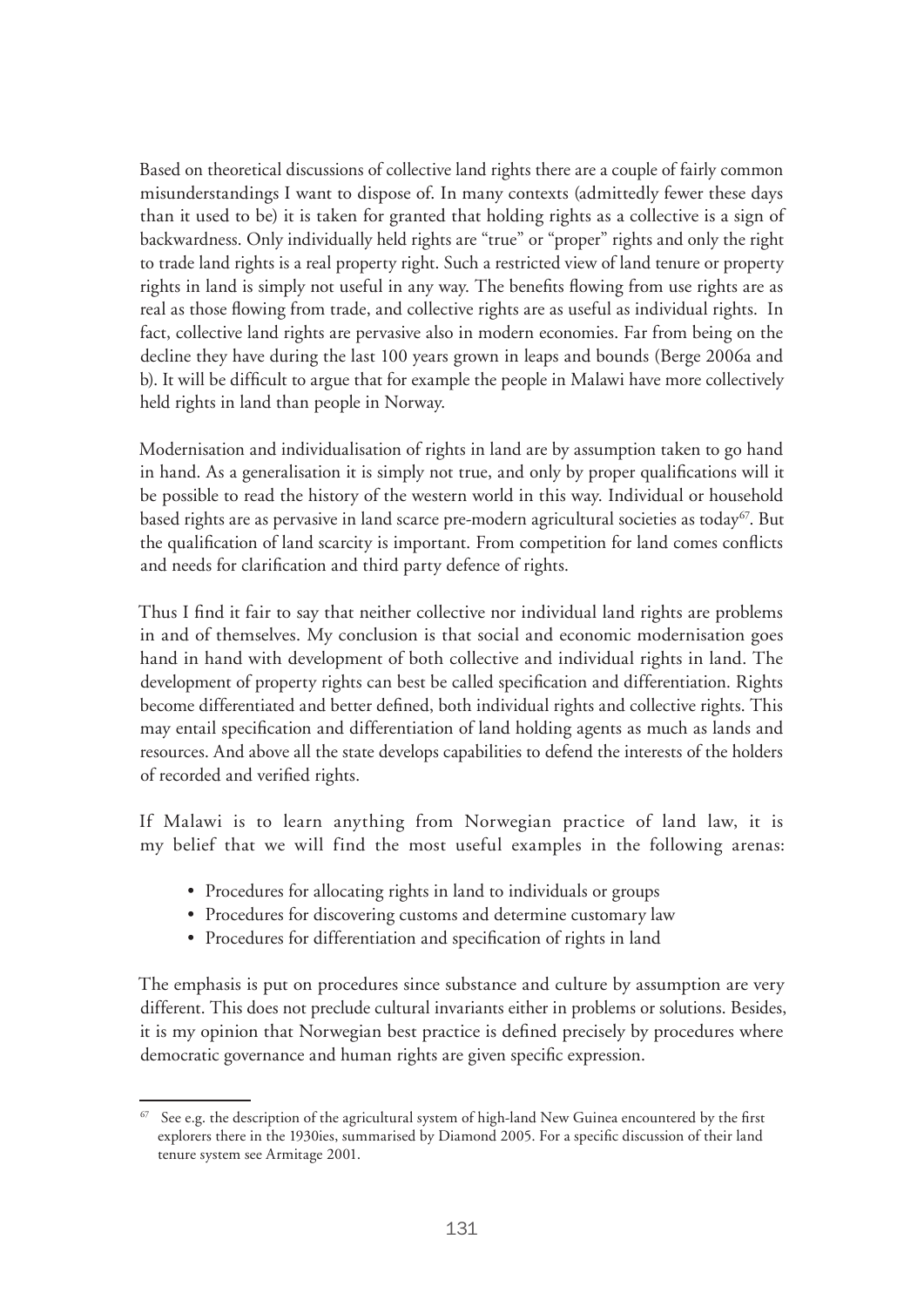But are there problem in the areas of land allocation, application of customary law or specification of rights in Malawi today? To answer that question the next section will discuss some of the problematic sides of current land tenure in Malawi. A survey of Malawian land tenure is not intended. The discussion will use technical terms and concepts from both law and social science. Some of these are defined and explained above<sup>68</sup>.

## **Soma land tenure problems in Malawi**

The official statistics of Malawi tells us that in 2000 about 75% of the land surface of Malawi was customary land (NSO 2004: table 1.1). In 1964, at independence, the figure was about 85%. Customary land means that customary law govern the allocation and usage of these lands. But the figure of 75% cannot be taken as more than an indicator of the order of magnitude we are discussing. One of the problems encountered in discussing land tenure in Malawi is the relative paucity of statistics on relevant land tenure categories.

Since freehold and leasehold land are well understood tenure categories, and in the statistics said to comprise less than  $4\%$  of the surface, nothing more will be said about those<sup>69</sup>. Our concern will be customary land and the relations between customary and government land. In this discussion we need to keep in mind the problems of transition from land abundance to land scarcity. Problems of transition are often different from problems at equilibrium both before and after the transition.

## **The point of departure: land tenure in Europe**

Based on observations from medieval and parts of contemporary Europe that are sparsely populated, one might propose the following generalisations:

- 1. In pre-modern land-abundant agricultural societies the legitimate allocations of land rights usually occur at village or lineage level70 and go to individuals or households. Thus also in a customary law society a farmer household will often hold many rights similar to those defined in the bundle of the fee simple.
- 2. A person wanting land needs to fulfil some minimum requirements (for example being a member of the village or lineage) before land can be allocated to the person.

<sup>68</sup> As a general source for explanations see for example Black 1891.

<sup>69</sup> The Malawi National Lands Policy 2002 estimates that estate lands comprise 13% (Ministry of Lands, Physical Planning and Surveys 2002). The reasons for the discrepancy are unknown, but it is an interesting question. It will not be pursued here.

<sup>70</sup> Village or lineage? While village in Europe today tend to mean a settlement consisting of several households and covering a contiguous area, the village in Malawi is more to be seen as a kinship network, a lineage. In the time of shifting agriculture and land abundance this also meant a settlement in a contiguous area. In recent years, due to population growth, two distinct developments can be noted. First, population growth with land scarcity leads to a growing tension between an original lineage and a growing number of obwera (the Chichewa word for a household that has been given land use rights but do not belong to the lineage). Next, and now spurred by the way government subsidies are distributed, we see a fragmentation of larger village settlements into pure lineage villages. Their settlements are now mixed with that of other similar "lineage villages".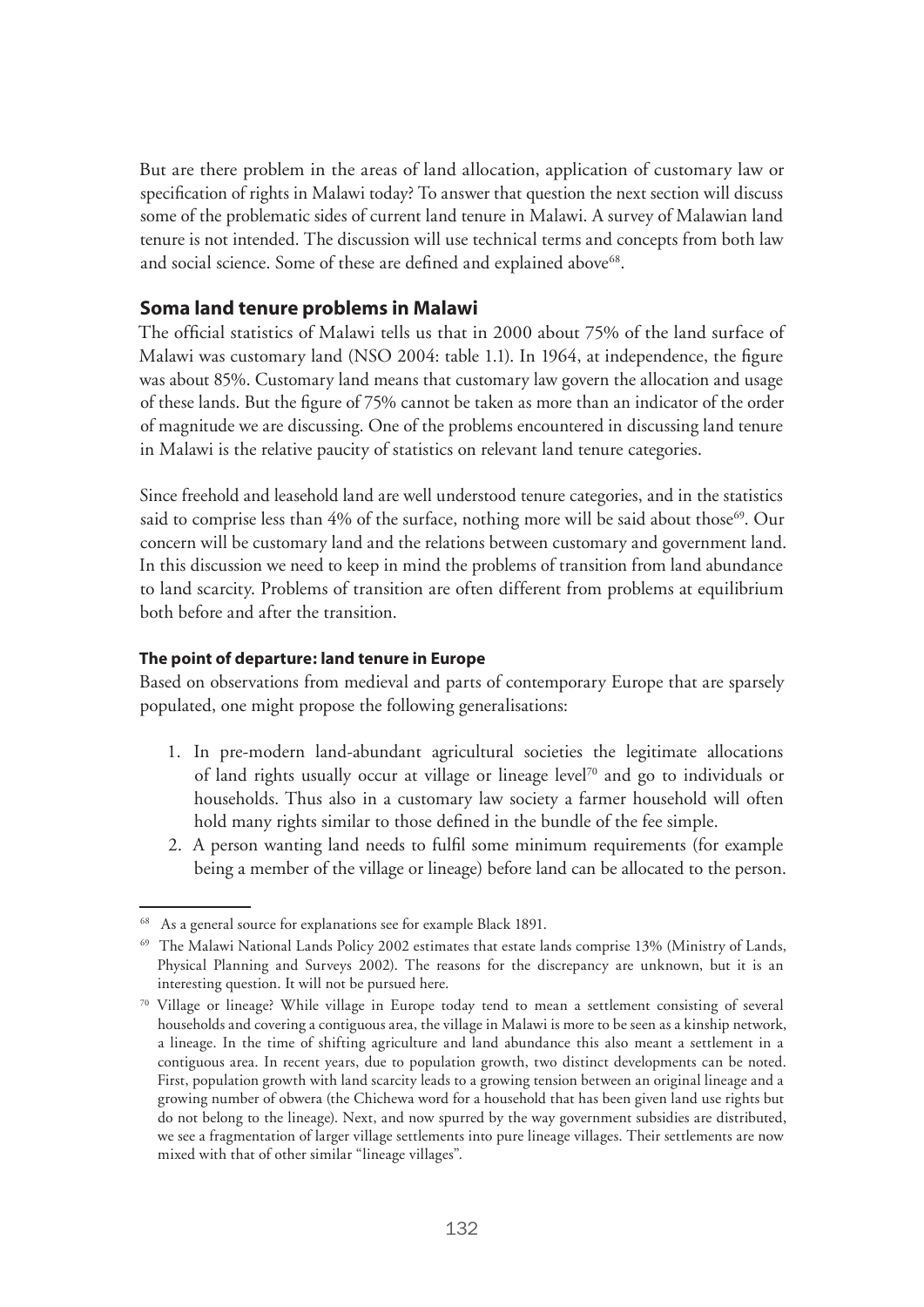- 3. There is a significant distinction in terms of rights and duties between the arable: lands used for intensive agriculture (garden and crop land), and non-arable: lands used for extensive harvesting (pasture, firewood) $71$ .
- 4. It is usually the case that most of the arable is privately (individual or household) owned or controlled, while the non-arable often is collectively owned or controlled. However, moving from the village (settlement) square to the midway point to the next village settlement one will often find a graduated shift from clear and strong individual control of parcels to open access in the most distant non-arable. In between there often will be grey areas where rights are contested and in the process of being redefined. One will for example expect frequently to find that there is a perimeter band of non-arable land around the arable that is more individually than collectively controlled. In medieval time there often also was a seasonal transition from arable cropland to commons pasture. This is a notable feature of the open field agricultural system of England.

These tendencies are observed in the history of European countries, and they conform to the case of Malawi as described in the various background documents of the Presidential Commission of Inquiry on Land Policy Reform (Saidi 1999a, b) and the more formal descriptions of customary land law provided by Ibik (1971). In particular one might take note of the similarity between Malawi and Europe in the "individualisation gradient" in rights from individual rights in garden land to collective rights in pasture and woodland and seasonal shifts between individually used arable and collective grazing on the same land.

This gradient in rights is in Europe today observed in sparsely populated mountain regions such as in Norway, Sweden, Scotland, and Navarra. It is considerably less noticeable in England or Denmark<sup>72</sup>. This suggests that in Europe the persistence of the property rights distinction between arable and non-arable depends either on low demand for land (no real scarcity) or a lot of land not suitable for arable but perhaps for extensive exploitation as pasture or for firewood production. In the more

<sup>&</sup>lt;sup>71</sup> We shall here use arable to mean all land that currently is cultivated, fallow or allocated for future cultivation, and non-arable to denote the rest including pastures, forests, mountains, rivers, and small water bodies. English language does not have a word that distinguishes well between these two classes of land. In Scandinavian languages words similar to the Norwegian "innmark" and "utmark" captures this distinction with the added connotation of differences in property rights.

<sup>72</sup> But judging from the Commons Act 2006 England and Wales may have more of it than appears from standard textbooks. For example the standard treatments of the law of property (Singer 1993, Lawson and Rudden 1982) do not discuss "Right of Common". Profits are defined as a type of easement by the law of servitudes (Lawson and Rudden 1982:129-130); Singer 1993:367). In discussing profits Lawson and Rudden (1982:130) divides them into two types, one type is seen as "survivals of old manorial customary arrangements, whereby the tenants of a manor had the right, for instance, to pasture their animals on the waste of the manor". This type of profit is linked to some tenement. The other type of profit exists "in gross", i.e. it belongs to a person. Rights of common is discussed by Simpson (1986:107-108) but also he sees them as "essentially incidental to a system of agriculture which is no longer in use in most of the country, though in hill-farming country the right to pasture sheep on moor land commons remains essential to the type of farming practised." (Simpson 1986:261).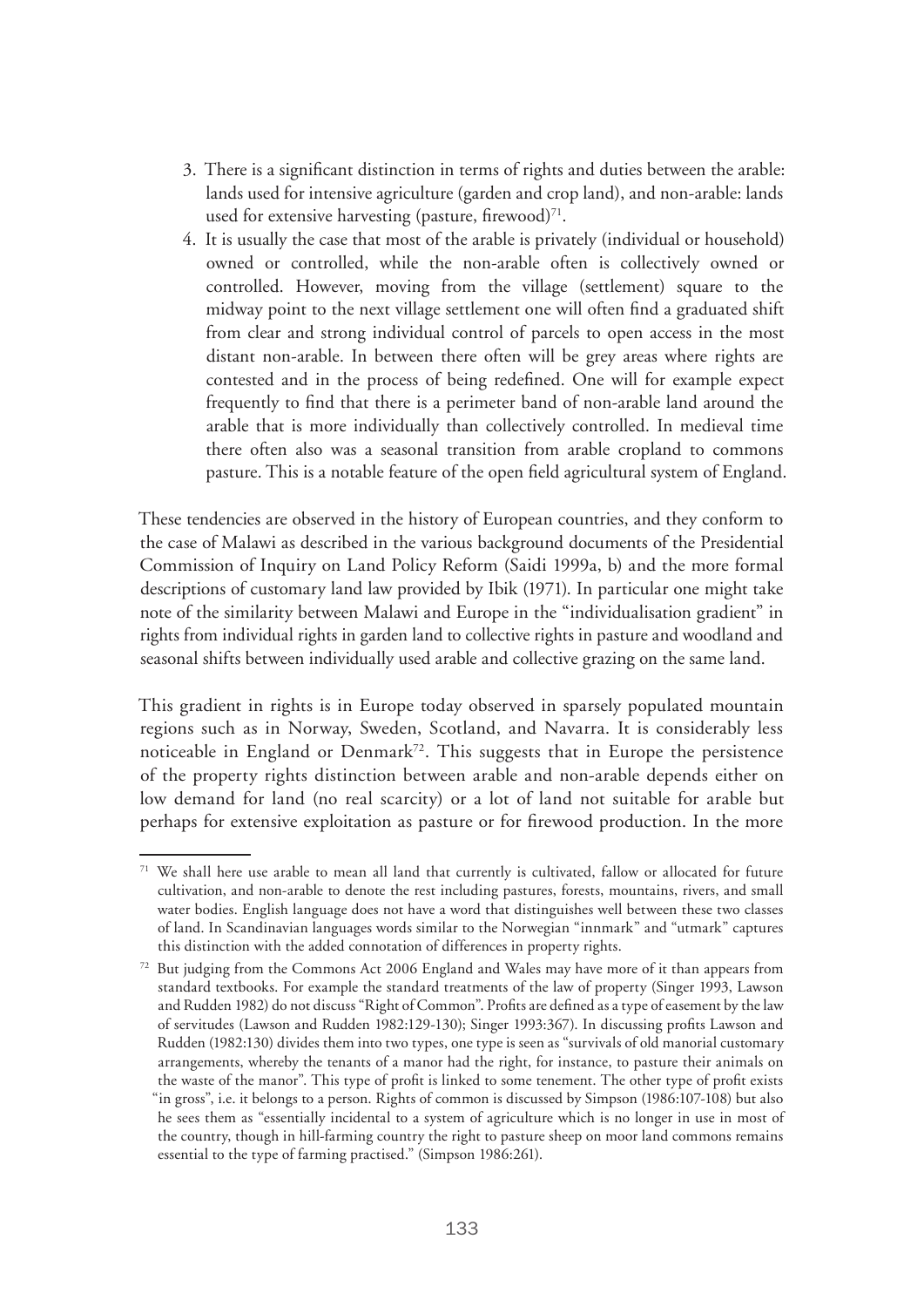densely populated areas in Europe the interdependencies of various land holdings are defined in terms of easements and servitudes rather than rights of common<sup>73</sup>.

The more or less automatic response of European experts (including colonial administrators) to problems of scarcity has been to introduce trade in title deeds. This is probably the most visible part of the European land tenure system. But in Sub-Saharan Africa it has proved very difficult to get such a system to work as intended. One reason is obviously the vast differences in the invisible infrastructure of culture and rule-of-law. Another is the problem of keeping track of the identity and characteristics of owners. Assuming that there in fact is a need for trade in title deeds, mechanisms to meet the need have to be fashioned according to the cultural conceptions and legal realities of the lands in each country. In Malawi this means the lex non scripta of customary land and owner identities.

<sup>&</sup>lt;sup>73</sup> Rights of common are defined as rights to remove something of value from another owner's property (Black 1891, Lawson and Rudden 1982:130). These "profits-à-prendre" (today called profits) can be classified into 4 types:

| Rights vest | Inalienable                          | Alienable   |
|-------------|--------------------------------------|-------------|
| In land     | Appendant                            | Appurtenant |
| In persons  | All men's rights (a public easement) | In gross    |

In England Simpson (1986:108-113) recognizes three varieties of profits: 1) "Profits appendant": the right to the resource is inalienably attached to some holding or farm unit. Appendant profits were in England exclusively rights of pasture (Simpson 1986:111). If the holding were split up the appendant rights would also be subdivided (Simpson 1986:112). 2) "profits appurtenant": the right to the resource is attached to some holding, but alienable, 3) "profits in gross": the right to the resource belongs to some legal person in ordinary ownership (Simpson 1986:107-114). Simpson's discussion of "profits" does not contain any category where the right is inalienably attached to a person like citizen rights or human rights are. However, the right to kill ground game is vested inalienably in the occupier of the land where the game is found, and the right to kill other game is usually vested in the freeholder (Lawson and Rudden 1982, p.74).

In Norway and Sweden the "All men's rights" (Allemannsretten) to such goods in the outfields as right of way, camping, and picking of berries and mushrooms can be described as an inalienable personal profit. Technically they may be called public easements on all lands. The all men's rights have no restrictions on who can enjoy them, but of course there are clear limits on how to enjoy them. Some other rights vest inalienably in persons as long as they are citizens of Norway, or are registered as living in a certain area or are members of a certain household.

The principle of all men's rights as defined in Scandinavia seems to be unknown in the USA and England, but fairly common - although with variations - elsewhere in Europe (Steinsholt 1995). The struggle to keep and extend the rights of way tied to the system of footpaths and to establish a freedom to wander in England is vividly described by Marion Shoard (1987) and has provided results (Countryside and Rights of Way Act 2000).

In the USA public rights of access varies widely from region to region. The only places public rights are assured are on the beaches below the mean high tide mark where the public has rights of navigation, fishing and recreational uses, including bathing, swimming, and other shore activities (Singer 1993:249-258). Fishing could here be described as an inalienable personal profit.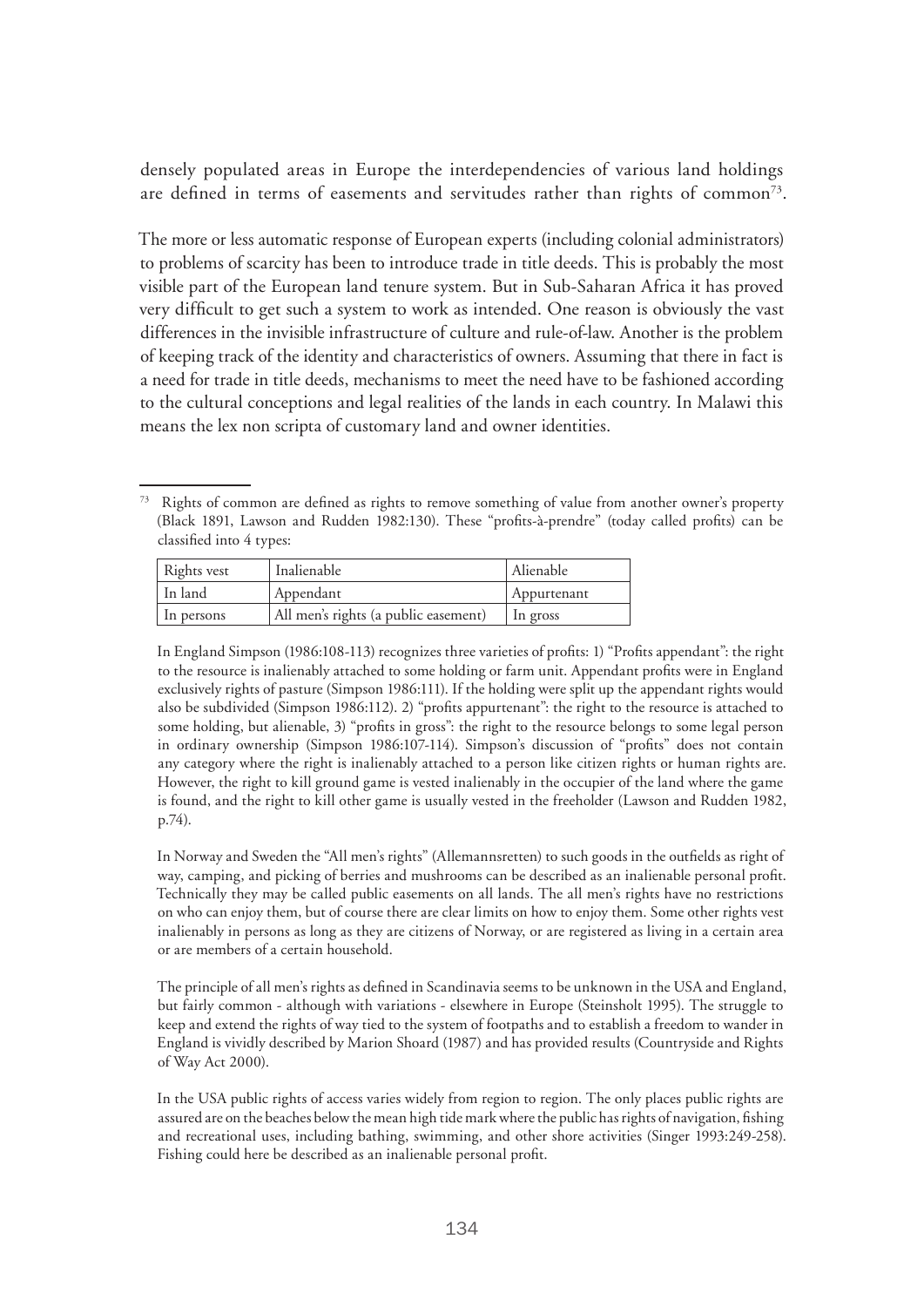#### **Explaining similarities in land tenure**

Observation of characteristics of customary land tenure in Malawi similar to those of land tenure in medieval Europe might in part be caused by the use of the technical language of European land tenure. But it does not seem quite likely that this can be a complete explanation. If the similarity indeed is (partly) true and not an artefact of description, it will be relevant for the discussion of the evolution of individual property rights. The labour theory of property rights (see e.g. Becker 1977) states that the more time and effort people invest in a plot of land the more it is justified to award them property rights to that  $plot^{74}$ . This will be true regardless of land scarcity and supports the generalisation that there usually are individual or household rights to arable lands.

A scarcity argument of property rights states that if there is no scarcity there are no gains from defining and enforcing property rights. Combining these two arguments and applying them to Malawi the evolution of individual rights in land should be more advance here than in surrounding countries since Malawi is more densely populated than its neighbours in Sub-Sahara Africa. However, comparative data are not available.

Within Malawi population densities vary much, from 173 persons per square kilometre in the south to 47 persons per square kilometre in the north (data from 1997, Saidi 1999a:37). Immigration and population growth are main causes of the density of the south. But a confounding factor will be the presence and size of commercial estates. This is also largest in the south. Most people will attribute the land scarcity in the south to the presence of many and large estates rather than to population size, and with some justification. But the consequences of scarcity, more individual rights, should in any case be the same. If data were available on degree of individualisation of property rights to plots within settlements, the prediction would be that it is most pronounced in the south, least in the north. Peters' (2002, 2004) long term studies of southern Malawi support the individualisation argument. And already the Jackson report<sup>75</sup> of 1921 noted that "in certain areas of Malawi where land is scarce individual rights were being asserted" (see Griffiths 1983:5).

At this point we should note a tendency to talk of different types of rights in relationto individualisation. The labour theory of property rights says that labour should lead to property rights in use and withdrawal rights. It does not say anything about exclusion and alienation. As scarcity increases, however, the need for ability to exclude and the desire to give away or control the devolution of the use and withdrawal rights would seem to be increasing. Thus the labour theory of property rights and the scarcity theory of individualisation can be seen as supporting each other.

A second point relates to the political or collective response to land scarcity. If the cause

<sup>&</sup>lt;sup>74</sup> A very unfortunate corollary to this was that nomadic peoples were barred from gaining property rights in land: they did not invest in the land as commonly understood.

 $75$  Report of a Commissioner to inquire into and report upon certain matters connected with the occupation of land in the Nyasaland Protectorate (Jackson Report) 1921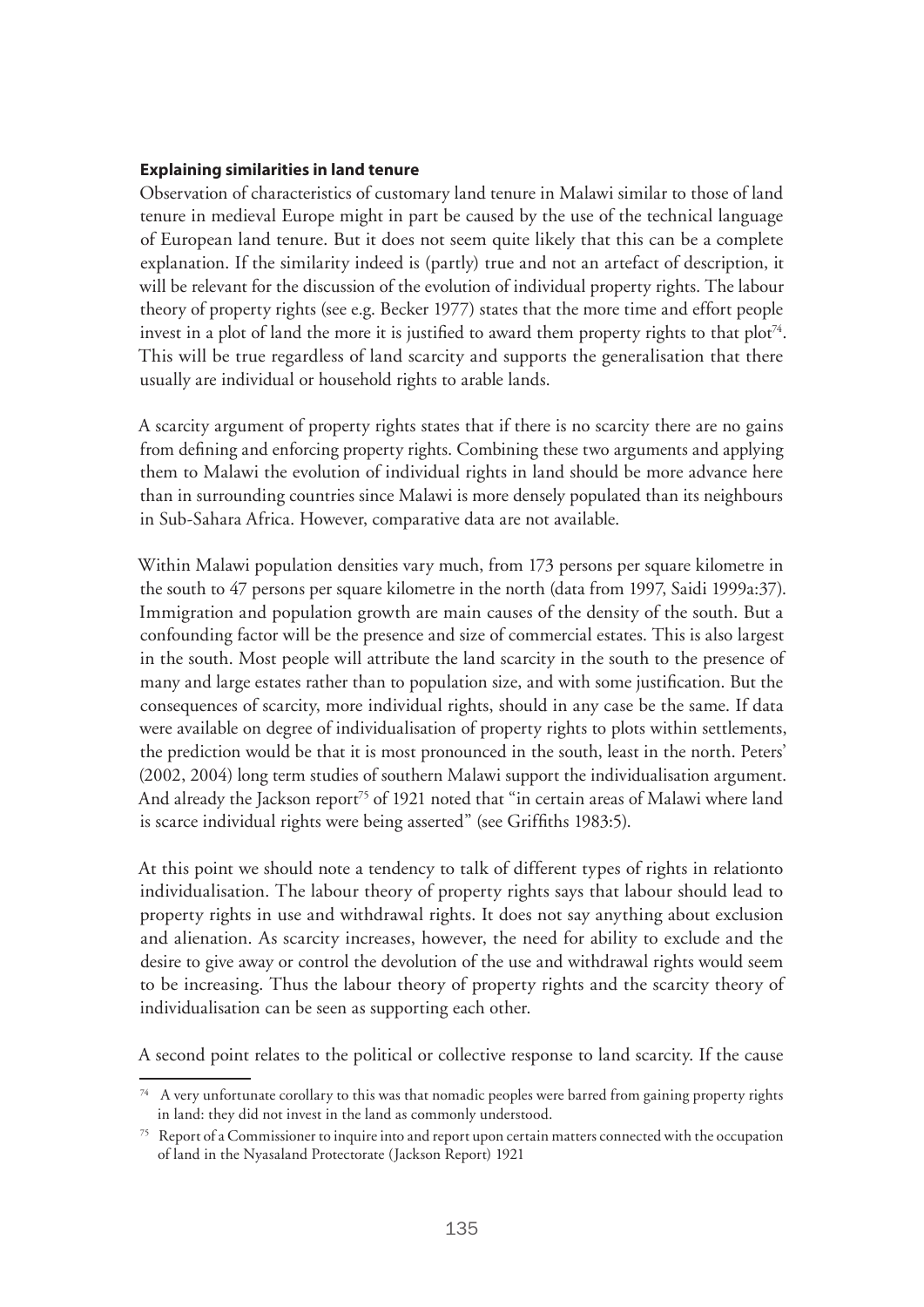of the scarcity is seen as illegitimate transfers of customary land to public land with the political class as the force behind the transfer, the most likely collective response will be land grabbing in the form of unregulated access and use of parts of these lands.

## **Customary Land Law and Land Tenure**

Based on the fact that it is some 40 years since Ibik's (1970, 1971) observations on the lex non scripta of customary land were recorded, and given the fact of increasing land scarcity and declining number of cattle one might venture some predictions:

- 1. Reserve lands will in the most densely populated areas have disappeared. This translates into considerably less standing for the TAs and a corresponding unclarity about their powers of land management.
- 2. Population growth and land scarcity will lead to fragmentation of lands (or alternative to land rights) and a need for a system of land rentals or land consolidation procedures.
- 3. In areas with high population density and no or few cattle the commons will be in the process of disappearing, also the seasonal shifts between individual arable and commons. Often the redefinition of common lands to household land or government land occurs in processes lacking legitimacy.
- 4. Disappearing commons will cause particular problems for the land poor villagers in finding firewood, various food sources and also grazing. Grazing rights on the remaining commons such as road banks and along foot paths become more important.
- 5. With decline in forested areas the right of common to firewood increases in importance. This will mean that the requirement of consent for collecting firewood on individual lands probably is being strengthened and probably causing conflicts.
- 6. With declining populations of game the right to hunt will decline in importance

The consequence of this is that for some important products from the commons the increasing scarcity has led to increasing commercialisation. This is very obvious for firewood and building materials such as sand, gravel and bricks (produced from soil). For other products where the demand is more flexible it may not be quite as obvious (medicinal herbs and roots, honey, mushrooms, etc). With increasing commercialisation new problems of property rights will follow. Rights of access to and withdrawal from commons are today valuable rights that might need specification and protection.

Taking the fee simple as the standard for individually held land rights the differences between say Norway and Malawi go along 5 dimensions:

• In Malawi land rights are not formalised to the same degree as in Norway. In Malawei they usually are based on common knowledge among the group of villagers and depend to a variable degree on the balance of powers in the community.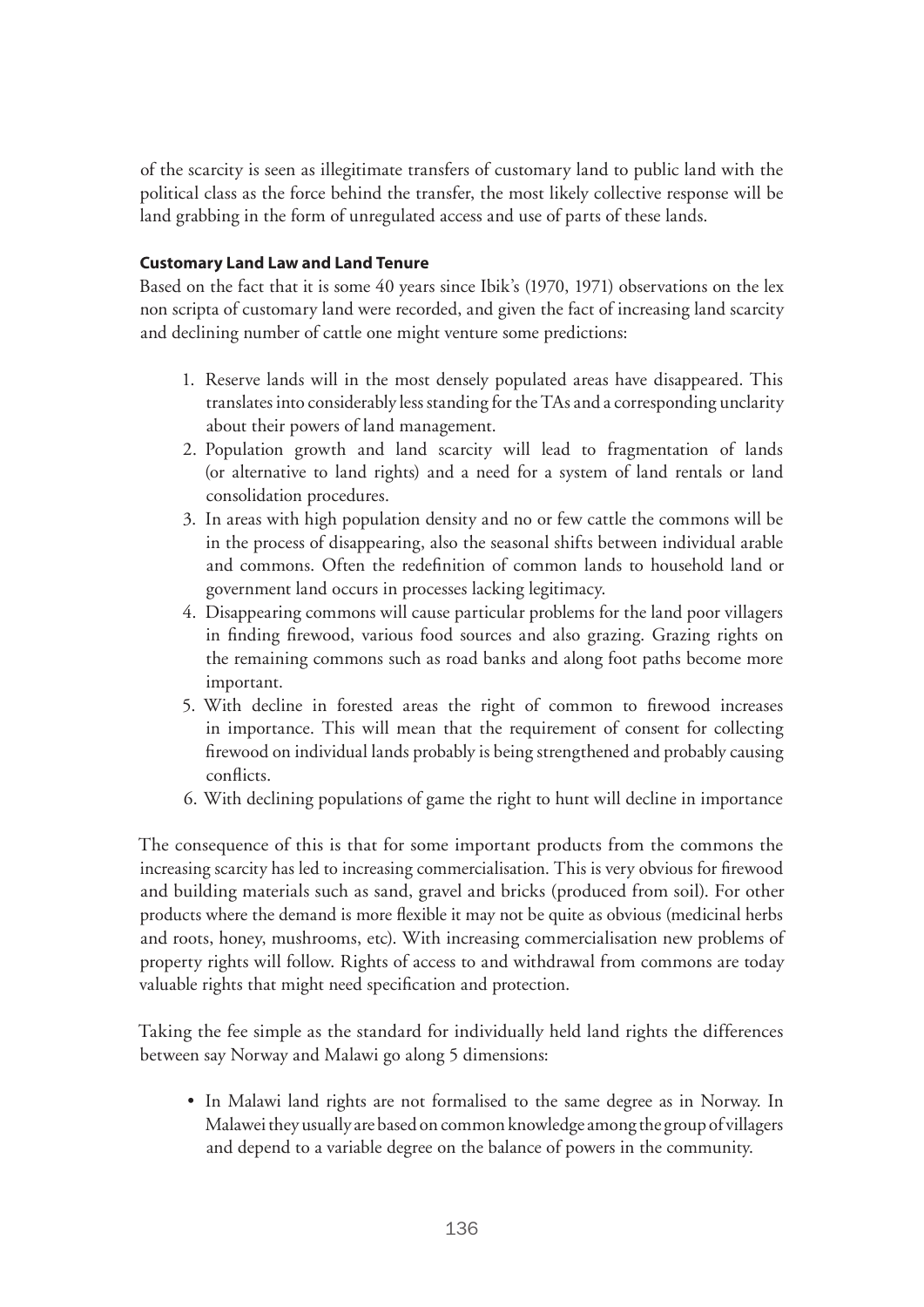- In Malawi validation of individual identities is done by the lineage and TA and the definition of membership in land holding collectives are done locally at customary law. In Norway all this is done by the state.
- In Malawi the rights held by a farmer may in principle vary from area to area. That is the essence of customary law. Statutory law can mirror such variation, but often it will not want to do so for valid reasons. But the possibility should be noted. Also Norway has geographical variation in access to land held jointly by the citizens of Norway. But land rights held severally are freehold and governed by the same rules everywhere and for everyone in Norway.
- Land rights are never exhaustively defined. This is as true for Norway as for Malawi. But there are reasons to say that Malawi lack some procedures and concepts that might facilitate specification and differentiation. For example, there seems in the customary law to be no conception of the remainder<sup>76</sup>. Of course, received statutory law will have it. But without a foundation in cultural practice and belief statutory law is often ineffectual.
- In Malawi as in Norway the rights of alienation are severely attenuated with preferential treatment of relatives within the lineage and powers of intervention by traditional authorities. But in Malawi the specification and delimitation of the rights of lineage members are seen as flexible. Need for land varies along the life course and rights will mirror this. Problems related to land scarcity may as easily be dealt with by redefining the lineage as by keeping to a fixed schedule for inheritance. This practice may perhaps be linked to the factor of land abundance. Also the powers of intervention by traditional authorities may be seen as flexible, tailored to the situation including the balance of powers in the village.

<sup>&</sup>lt;sup>76</sup> The remainder is that which is left when every positive "profit" from the land is accounted for. This will include all yet undiscovered resources and in some instances also new ways of exploiting old resources.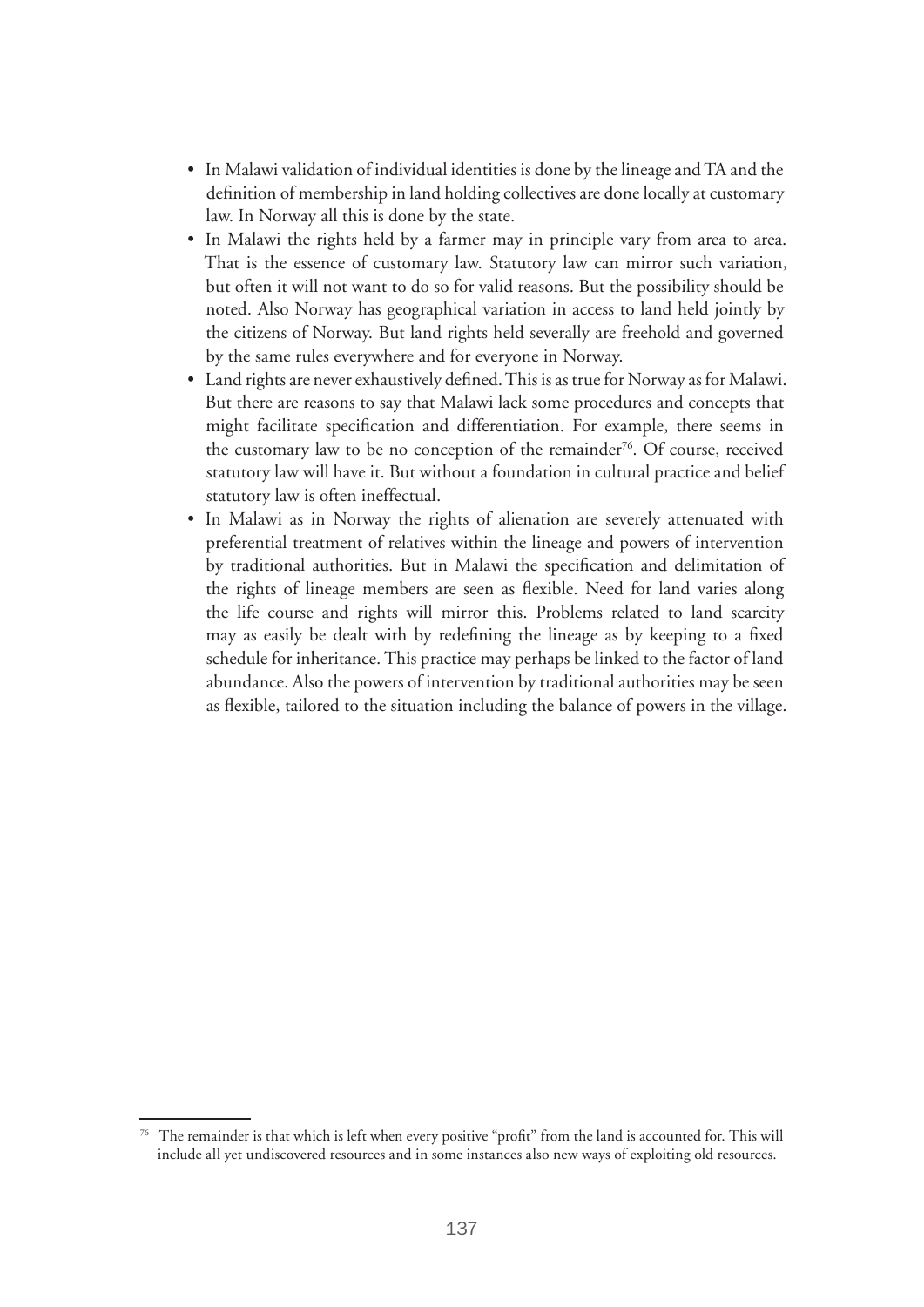Collectively held lands hold particular problems as well as problems caused or compounded by the variable individual rights and rules of membership of a collective.

- In Malawi as in Norway the management of commons needs particular attention. Management of common lands is an exercise in collective action with no assured sustainable solution. Problems in the management of resources characterised as social dilemmas<sup>77</sup> will only occasionally be resolved in a sustainable manner without an institutional framework designed to avoid the "tragedy" outcomes. Developing such a framework without guidance or ideas will at best take time. To counter deforestation on Norwegian forest commons old procedures had to be adapted and new ones were invented<sup>78</sup>.
- In Malawi the powers of the traditional authorities (Village leaders, Group village leaders, Traditional authority chiefs – usually referred to as TAs) to intervene in trade of land and management of commons are broad but not very specific. The abilities of the traditional authorities to manage scarcity of land are basically untested for two reasons. The history of land holding until about mid 20th century was one with land abundance. There was enough land for the kind of agriculture preferred by local villagers. In Malawi after independence in 1964 most of the customary rights of management of common lands were taken over by the government. Thus there is no reason to believe that the TAs and customary law will "know" how to handle scarcity induced conflicts over land. However, with the many TAs all trying to find ways of dealing with the problems the learning curve is bound to be much steeper than if all mistakes had to be done by the government.
- In Malawi government ministries are responsible for government lands like forest reserves, wilderness areas and national parks. But the formal rights and duties to dictate solutions do not help if you do not know how to do it or if you have other priorities like short term incomes. The government seems to have a dismal track record in finding sustainable solutions for the use of commons.
- For a country like Malawi it should be kept in mind that the poor, landless or near landless households of the villages usually will depend on commons for a larger proportion of their livelihood than the average household. This will be true even if the rich on average take a larger proportion of the commons than the poor. The poor will also be disproportionate users of the seemingly insignificant rights among the NTF products (Non-Tree Forest products) and small pasture opportunities like roadsides, along fences, and after harvest

<sup>77</sup> A typical parable illustrating a dilemma is the choice of number of cattle to put on a common pasture made by each member of a group of cattle farmers. Without constraining decision parameters it is easy to see that the number of cattle will tend to be larger than the pasture can sustain in the long run.

<sup>78</sup> In 1687 new legislation limited the rights of common to timber from the King's commons to the needs of the farm. The reason was probably to increase the remainder for the King's profit. Fifty years later the rule started to be enforced as a means of countering deforestation, and somewhat later pasturing was limited in a similar way by restricting the number of animals to those that could be fed over the winter on the farm.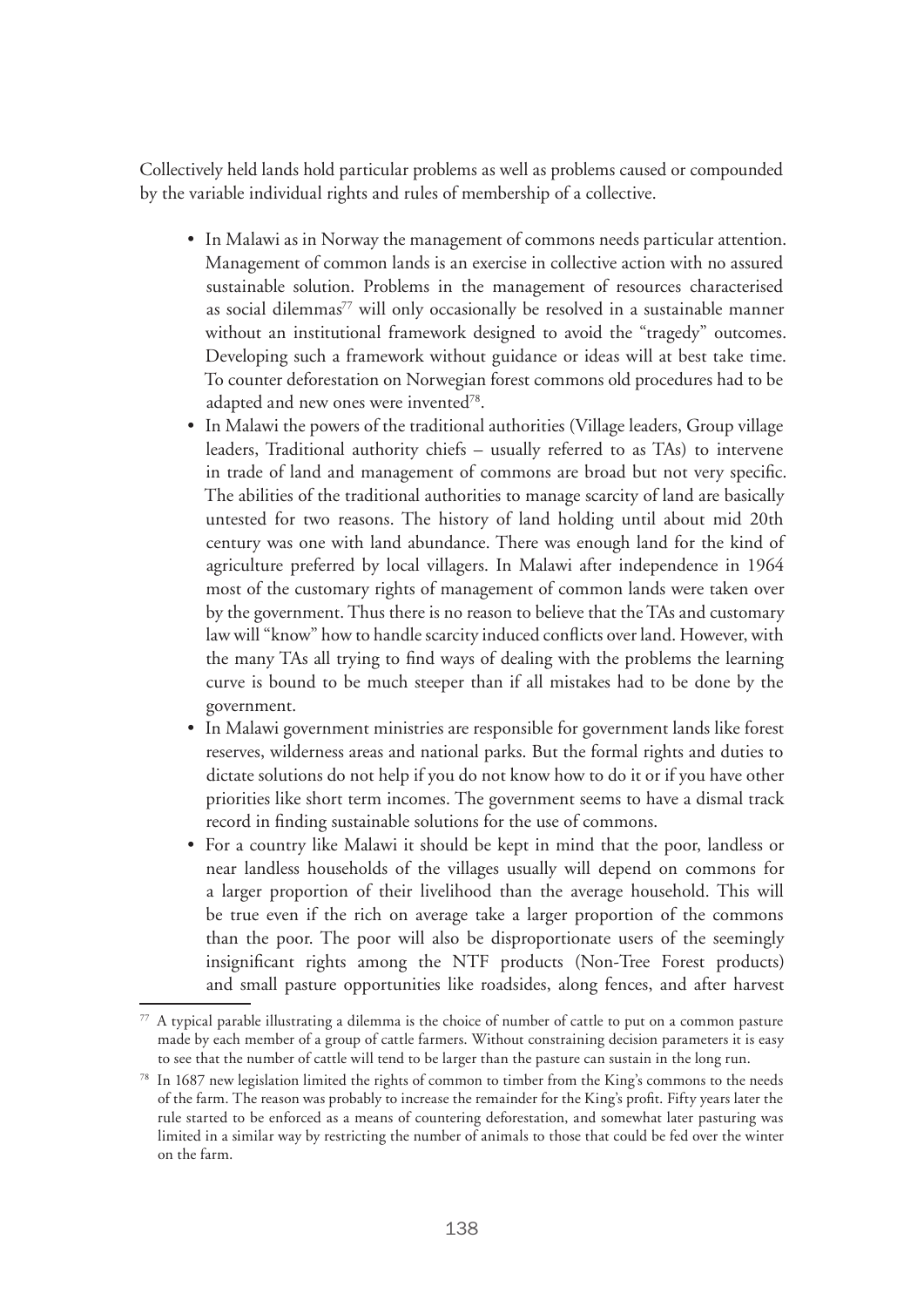stubble. In most formalisation processes these kinds of rights tend to be forgotten. And if they are not recorded in the formalisation process they are usually lost.

From this preliminary discussion the following four topics of collective land rights represent problems in the Malawian land tenure system that mirrors problems encountered in Norway:

- **1. Specification and protection of family or lineage interests in individually held lands. This may include a procedure or specification of what constitutes a lineage.**
- **2. Definition, allocation, and protection of individual or household interests in land held collectively**
- **3. Clarification of the interests of the state and establishing legitimate boundaries between government and customary lands**
- **4. The incentives and competences of public bureaucracies (including traditional authorities) in monitoring and enforcing land law (including customary law).**

To this list we might also add a fifth point on those aspects of Malawian society alien to Norwegian and in general European culture. While we cannot offer advice on how to handle matrilineal agricultural systems or inheritance in polygamous marriages, we should try to put up warnings against advice for other problems based on our own (usually) hidden premise of monogamous patriarchy. Suggested solutions should be kept open in relation to marriage and inheritance systems.

# **1. The specification and protection of family or lineage interests in individually held lands**

Despite the longstanding fact of individual and household use rights to land, the nature of customary land holding in Africa has been labelled communal. External observers see traditional authorities, lineages and villages as the significant units for holding land and exercising management powers. But the European preoccupation with the missing rights of exclusion and alienation may have made us unable to see the profound significance of the well established individual use rights.

It is true that in Malawi, at customary law, land is held by groups of people variously called families, lineages or villages, but with exclusive use of arable garden lands and management rights for individual households or persons. Between Ibik's (1971) observations and now there are indications that rights have become more individualised. The role of the village leader has diminished both because there is none or very little unallocated land but also because individual users of the land respond to new opportunities as if they were owners of a freehold. The rights of the collective typically take effect on two occasions: trade in land rights or devolution on new generations. Firstly, the collective will assert its interests if or when any individual user wants to trade in land rights (give away, rent out, etc) and secondly, the collective will want to oversee devolution of the land on new generations.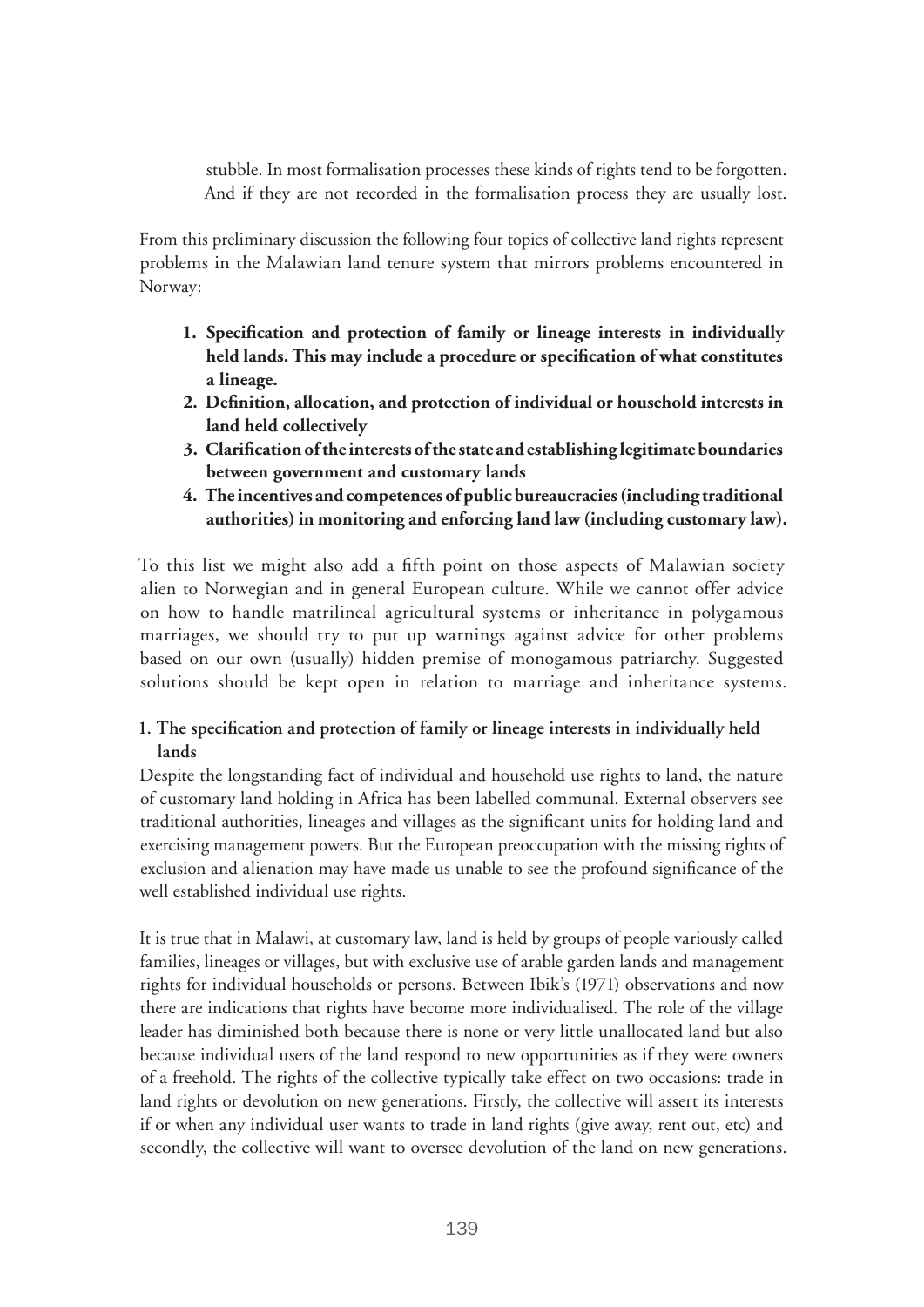This may even occasion the reallocate of some of the land belonging to the household of a deceased person. Both the leaders of a lineage and the more formalised traditional authorities have rights and duties to represent the collective interest in such cases. During the last generation increasing land scarcity is said to be the cause of conflicts both between members of the lineage and between lineages and "stranger" households<sup>79</sup>.

For a Norwegian land owner one similarity between Malawi and Norway ought to be rather obvious. A Norwegian farmer and his or her household have the rights of use and management of their land. But if they want to trade in the land both the larger family group and the local municipality have rights to intervene. At times of change in ownership (land sold, willed or given to some "outsider") the family line known as those with "odel" rights<sup>80</sup> can assert pre-emptive buying rights to an independent and standardized value assessment ("odel" assessment). At the same time, even for transactions within the family, the municipal council (or its representative committee) has to approve of the trade by granting concession rights.

The difference between the family rights in Norway and the family rights in Malawi are basically those stemming from the nature of customary law: Customary law is local and determined through practice. It is not easy for those outside the local community to know what the local rules are. The local rules are also subject to the vagaries of the memories of the local population and they are always weighted by the power of the persons involved. While the vast majority of cases go without problems, the unclear rules in the area of trade and inheritance do create problems. Some rather visible cases are labelled "land grabbing". One may wonder if the number of problem cases is increasing.

# **2. Definition, allocation, and protection of individual or household interests in land held collectively**

The great reduction in the amount of commons both through conversion to arable and conversion to government lands raises in particular the problems of land rights for the land-poor and landless households of the villages. The registration and verification of those rights that the poor rely on to a much larger degree than those with sufficient household lands needs particular attention and care. But it also involves problems of sustainable management of key resources in these areas.

<sup>79</sup> Saidi & al. 1999:41-42 observe that "... access rights were becoming more restrictive than before. This was evident for example, in the fact that land users not related to core lineage members in their communities, referred to as akudza or obwera, were increasingly becoming targets for eviction, and were often compelled to share land legitimately allocated to them with newer immigrants or members of the core lineage. It was difficult under these conditions for akudza to accumulate land."

<sup>80 &</sup>quot;Odel right" is sometimes translated by "allodial right". But this is not helpful. Allodial rights are used in opposition to feudal rights meaning that the holder of allodial rights do not owe allegiance to any overlord. This has nothing to do with the rights and interests of a lineage.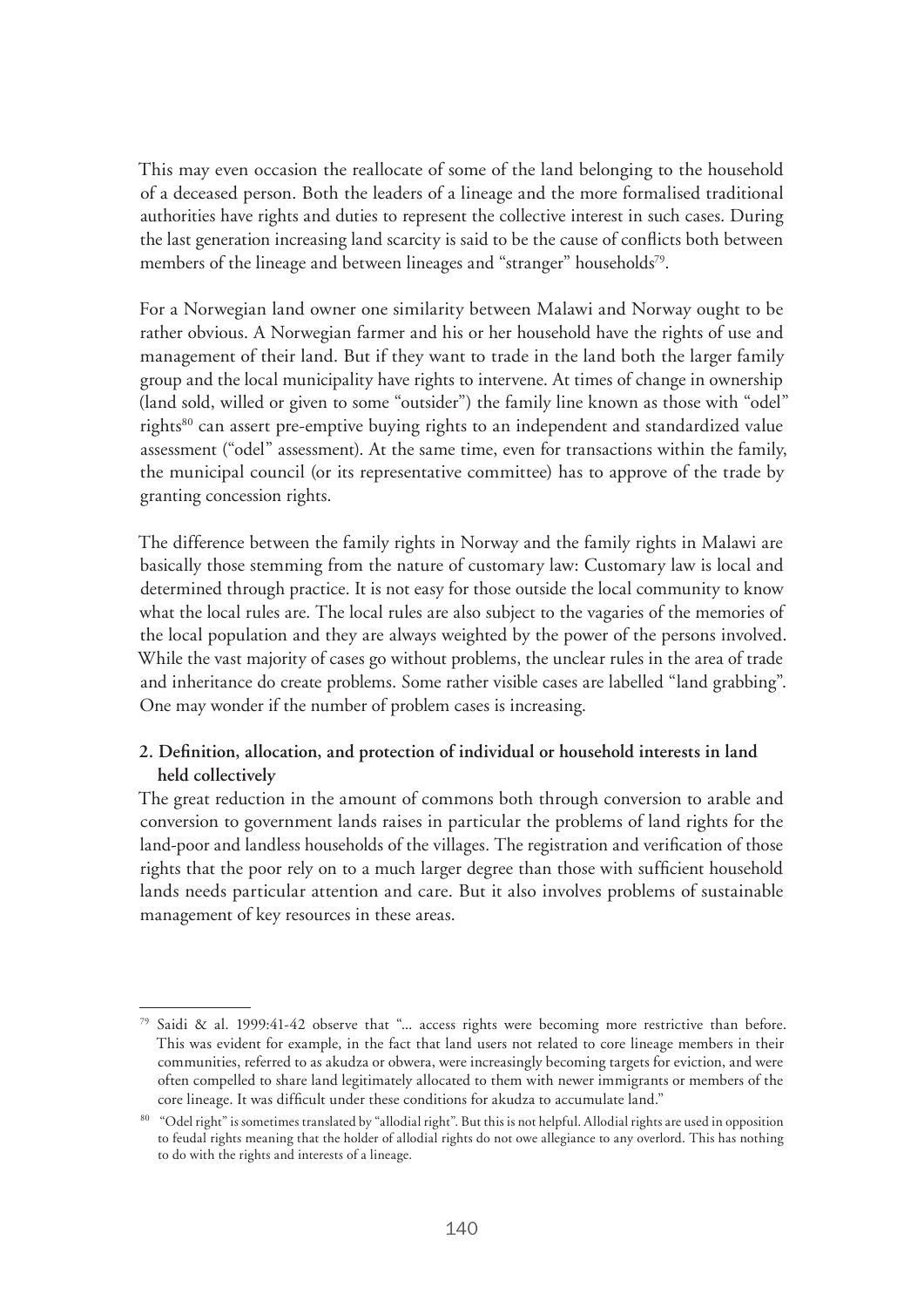This problem translates into 3 different tasks:

- The delimitation of collectively held areas and the definition of the rights that may be asserted in these areas.
- The definition and identification of persons that have rights to withdraw resource units from a specified area. This needs to involve a conscious choice of how distributional justice can be achieved.
- The organisation of management, monitoring and enforcement.

In Norway we have to go back some 100-200 years to find a comparable situation and our track record of protecting the poor is not much to boast about. Some basic practices we developed, for example the system of governance of "bygd" commons, may be useful to study. But for legislation more directly aiming to benefit the poor villagers we should look to Navarre, Spain (Berge 2006c; Berge, Aizpurua, and Galilea 2002). The process of delimiting the commons from individually held lands we have handled much better.

## **3. Clarification of the interests of the state and establishing legitimate boundaries between government and customary lands**

Specification of legitimate boundaries between individual lands and collectively held lands, particularly those claimed by the government, is a pervasive problem for Malawi. Today the Malawian state would seem to have low legitimacy as land owner. During the period 1970-2000 about one million hectare of land was redefined from customary land to government land. This land was further redefined as wilderness areas, nature parks or leased for periods of up to 99 years to commercial enterprises or farmers. The leased lands are known as estates<sup>81</sup>. The commercial farmers on leased land will of course regard the land as their land, almost like freehold land. But many of the traditional authorities will maintain that this land belongs to the local communities and will not fault any villager encroaching upon the estates or nature parks. In many cases the boundaries between customary law land and government and leasehold land are not legitimate in the eyes of the villagers. Cases of land grabbing are reported in the newspapers. The question is if the number is increasing.

The tug of "war" between the government and the farmer communities ought to be a familiar problem at least for those who have read the history of land ownership in Norway. The disputes between local communities ("bygder" in Norwegian) and the state go back at least to the King's efforts to appropriate "his" commons. And it goes on today in the disputes between the state and the local communities in Nordland and Troms counties as well as in relation to the Saami people. In southern Norway the mountain commission working from 1909 to 1953 created legitimate boundaries between the farmers and the commons of the state. It took time but boundary disputes are now few.

<sup>&</sup>lt;sup>81</sup> Some of the estates are much older. The older estates are found on freehold land, land held under an original certificate of claim or registered as private land under the Registered Land Act.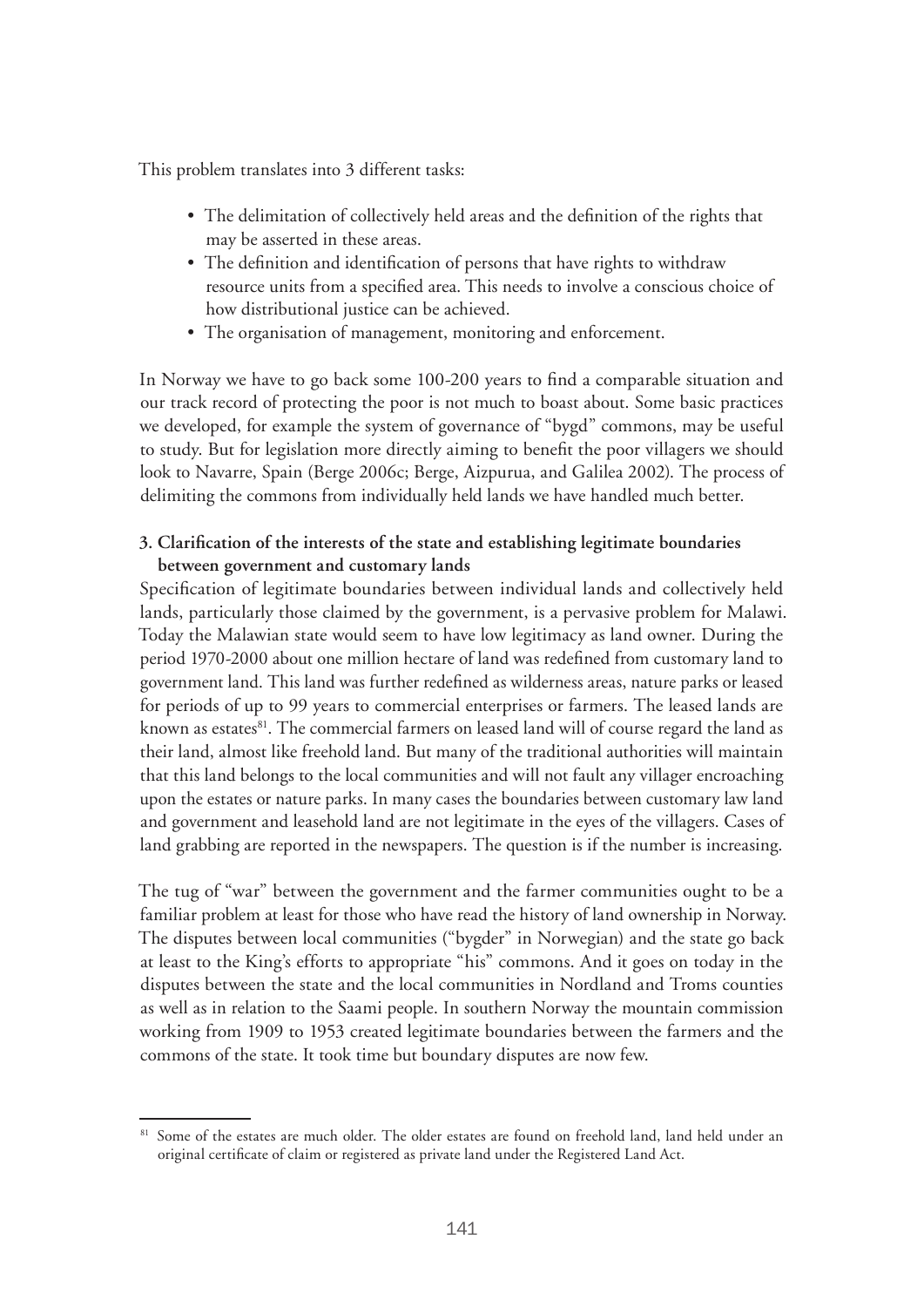**4. The incentives of public bureaucrats (including traditional authorities) to do their job and their competences for interpreting and applying legal rules, and monitoring and enforcing land law (including customary law).** 

The Malawian bureaucracy involved in land use planning and land management has two core problems:

- 1) The bureaucrats do not have proper role models. They do not appreciate the difference between their role as private citizens and their role as state employees<sup>82</sup>. This opens for both unclear and confused motivations as well as outright corruption. A confounding factor is the low level of wages. Without extra income few of the middle and lower level bureaucrats could survive.
- 2) The second problem of the bureaucracies is that they usually have too large a job in relation to their resources<sup>83</sup>. One basic reason is that their tasks are modelled on the administrations of the western world. For example creating forest reserves and natural parks in the style of Western Europe with no regard to the monitoring and enforcement problems entailed invites disasters of the tragedy of the commons type. This is of course closely tied to the legitimacy problems for the state as land owner noted above.

Such problems seem to be generic to bureaucracies in the former British colonies, but some particular aspects in land management needs attention. These problems are the bottlenecks of

- legitimately defined boundaries,
- verifiable identities of owners, and the
- establishment of legal and verifiable records of land based rights whatever they are.

These particular problems of the Malawian land management bureaucracy are less familiar to Norwegians than the previous two problems areas. But looking back in our history to the start of our own land management bureaucracy we should see that low cost local solutions can work and approximate, piecemeal solutions are much better than nothing and also much better than the theoretically "optimal" solution that cannot be implemented. The approach to this problem is to keep the rules simple and to demand open and transparent decision procedures and decision outcomes.

<sup>&</sup>lt;sup>82</sup> Also the double role of TAs as both state employees and representatives of the local communities are often seen as strained, making the role of TA difficult.

<sup>&</sup>lt;sup>83</sup> The situation is of course well known to both governments and donors. Unfortunately the solution is often sought in advanced technology and formal education rather than practical low-tech and on the job training.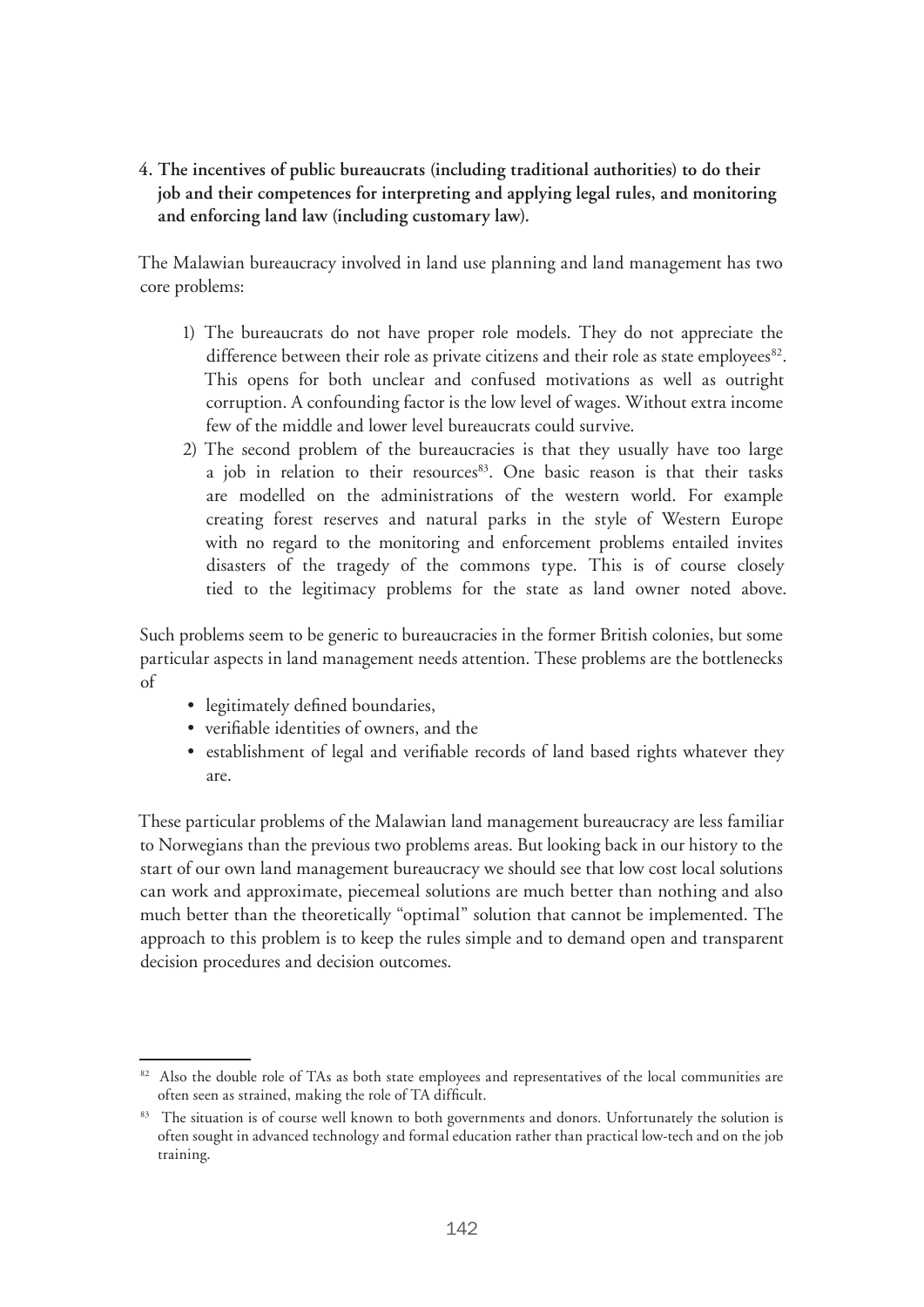**5. Characteristics of Malawi where Norwegian practice is irrelevant or even misleading** Malawi has several family systems completely alien to the Norwegian way of thinking. Norway is still today a patriarchal culture. Even though we try to move away from its practice our patriarchal culture colours our thinking in unguarded moments. This is reasonably obvious in our way of thinking "farmer" or farmer household. We do not automatically think of a female and her daughters as the main persons to talk to when we come to ask about customary land tenure in a village. We do not think of a farmer with several wives and how this is reflected in decision making on farming activity or land inheritance. Once our way of thinking is pointed out it can be countered. Problems come when we unthinking take something for granted.

Ideas about marriage systems are at their highest salience in questions of inheritance and succession. In this area the best we can do for development of land tenure procedures in Africa is to advice against looking for models in the western world.

## **Concluding Remarks**

Two forces were assumed to have shaped the customary rules of Malawi: Land abundance and the primacy of the lineage as land management unit. Both are known from Norwegian history. But land abundance in the arable has never been a feature shaping our culture. After the 14th century plague there was land abundance also in the arable. Its most visible impact was to cause marginal arable land to revert to non-arable. The commons were growing. But by about 1500 this episode was over. Land abundance in Norway has been experiences foremost in the non-arable lands, the mountainous areas not suitable for intensive exploitation.

Lineages are not assumed to exercise power over land in Europe, but in Norway one finds vestiges of lineage powers in what is called the "odel" right of the family members of a landowner.

In looking for relevant ideas and examples of good practice in land tenure and land management there may be more to find in Norwegian legal history than in contemporary society. One reason for this is the need for a fit between formal procedures and societal practice. Three-four hundred years ago customary law had a larger space in Norwegian land management than today.

A big chunk of formal law in a western society has as its main or only task to help people solve social dilemmas by providing decision parameters encouraging collectively optimal outcomes rather than the individually rational outcome (the Hobbesian argument for the power of a sovereign)<sup>84</sup>. To do so the lawmakers need to take a close look at the kinds of problems people actually experience in Malawi (de Soto 2000) rather than only look at what

<sup>&</sup>lt;sup>84</sup> If one could agree on a system for assigning fishing quotas to fishermen in Lake Chilwa with appropriate monitoring and enforcement characteristics, the supply of chambo to Malawian consumers would be significantly better.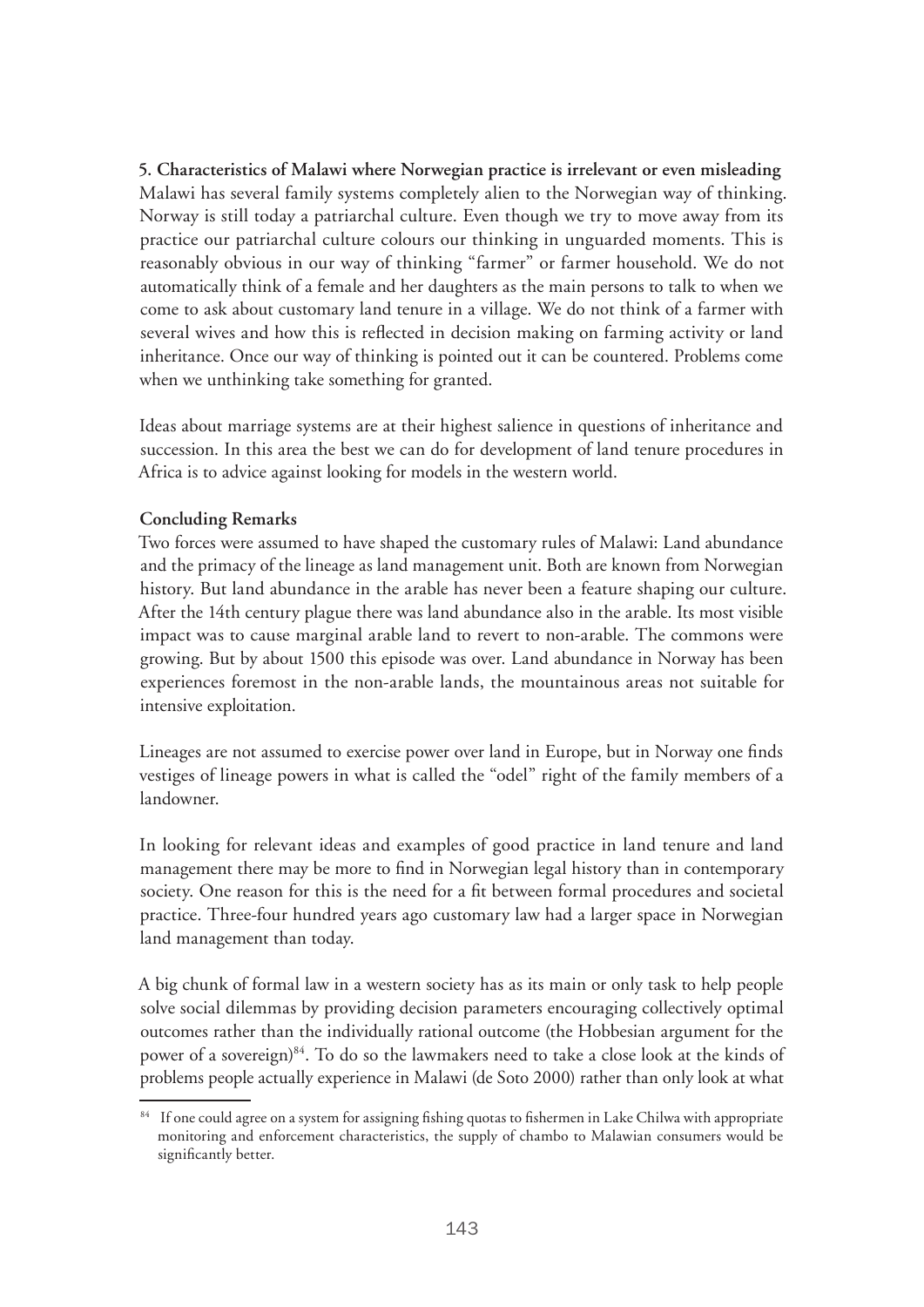legislation one finds in Norway. In Norwegian history this close look at the experiences of ordinary people was routinely done. One cannot but be impressed by the kind of information collected by the government of Norway in their procedures to institute new legislation (for example new laws on commons in 1857 and 1863, new law on mountains  $1920^{85}$ ). Today one may at times wonders if lawmakers are starting to forget these old and tested tenets.

After identifying some major land tenure problems in collective land holding encountered in Malawi the attention turns to Norway and the legal and technical solutions we might have to inspire design of solutions in Malawi. Again the discussion is very selective.

# **Land Tenure Procedures from Norway Relevant for the Problems Found in Malawi**

## **Learning from Norwegian practice**

If Malawi is to learn from Norwegian practice we have to recognize that current practice in land management has a history, and history matters. It matters particularly in the design of important economic institutions such as land ownership and land transactions. Formal law will never be exhaustive and even in the best of circumstance it needs interpretation. The missing parts of formal law and even the inspiration for its interpretation we find in the vast territory of "lex non scripta". The customary law of the land cannot be copied from anywhere. It has to develop on its own. But it does so within the parameters set by local culture, formal law and government policy.

Based on this it is here suggested that decision making procedures designed to embody principles from the democratic rule-of-law and human rights may be easier to apply in a new context than prescriptions of particular outputs. With this in mind we shall take a closer look at Norwegian practice in the four problem areas identified above.

## **1. Specification and protection of family or lineage interests in individually held lands**

The lineage is a collective with significant interest and power in land holding, but without much attention in discussions of land tenure. Their presence is to some extent taken for granted, but in other ways it is also ignored in discussions of land reform in Malawi.

The Norwegian solution to the interests of a lineage in the lands of a member household is known as the "odel" right (Act of 28 May 1974 no 58 on "odel" right and "aasete"

<sup>85</sup> Act of 12 October 1857 on forest commons, Act of 22 June 1863 on forestry, Landbruksdepartementet. 1918 and Act of 6 June 1975 no 31, on rights in state commons ("the mountain law").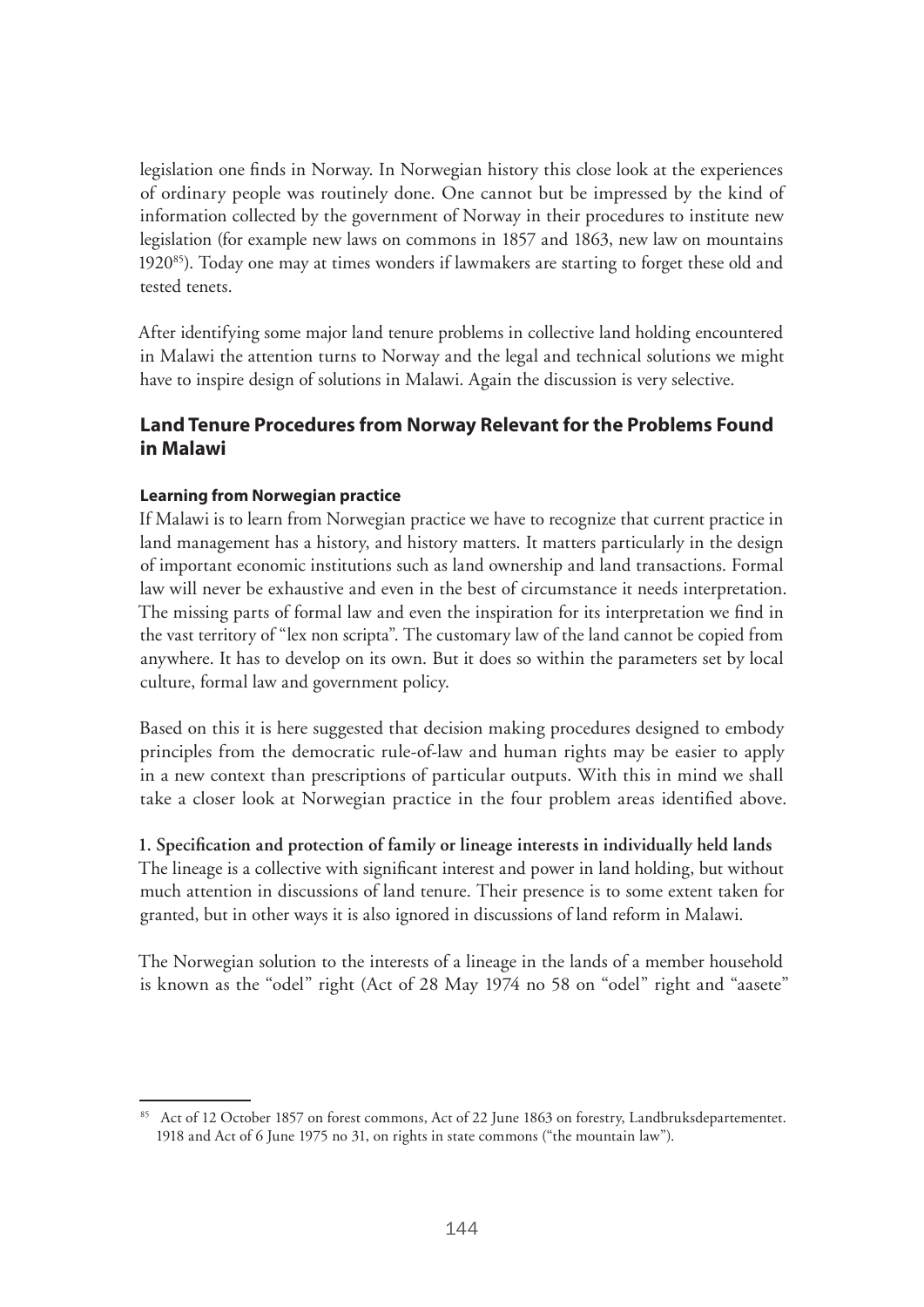right)86. The "odel" right is usually listed together with the "aasete" right. The "aasete" right ("åsetesretten") applies only where there exists "odel" right and says that the descendant that takes over a farm has a right to take it over undivided. Of course, there is no duty to do so. The "aasete" right is about use of the land. It is not supposed to have anything to do with land as wealth. On the occasion of a farm being transferred from one generation to the next, the total value of the farm is as a default condition divided equally among siblings or else according to how a will stipulates the devolution to occur. The "aasete" right is supposed to have been instituted to maintain the farm as a viable unit for household based production. It is not to affect how inheritance is distributed. However, in a society where there are few or no alternatives to farming it will of course have serious distributional consequences. It is a principle that should not be adopted lightly. But the principle of differentiation between inheriting a share of the value of the farm and the allocation of the use right to the farm should be useful.

The "odel" right ("odelsretten") is the main institution. This right protects the relation between a lineage and their land. According to current legislation the "odel" right is created if some person possess and use his or her land for 20 years. After 20 years the land is burdened with "odel" right. The rules of "odel" assign a priority rank to the children (including adopted children and children from previous marriages) of the person establishing the "odel" and further down their family lines. At any point in time there is assumed to be one person with the best "odel", the first in line. All the others are then lined up in a queue behind the on with the best "odel". The one with best "odel" is assumed to be the one that will take over the land when the current owner(s) die. The importance of the "odel" right appears on the occasion that the land is offered for sale to anyone outside the lineage defined by the rules of "odel" rights, or to a person further down the queue among those with "odel" rights. The person with best "odel" can then force the sale to go to her or him at a particular valuation called "odel" assessment.

Behind the scene of the "odel" and "aasete" right we find an important distinction between owners and users. In the centuries before map making techniques made it easy to link a suitably mapped parcel to a particular owner by the stipulation that the land owner at a minimum would be the owner of the abstract ground, a distinction between owners and users of a parcel was achieved by linking owners to a certain share of the tax assessment of the land (the "skyld") while users were tied to the use and enjoyment of particular well defined resources for a time. Thus siblings could inherit a share of the farm (a share of the tax assessment) while the one with best "odel" could assert the "aasete" right and take over the use of the whole farm, or the land could be divided between the siblings if they agreed to do so rather than be paid off by their share of the tax assessment. This ability to be able to share the value of an "indivisible" object can be seen to be economically beneficial

<sup>&</sup>lt;sup>86</sup> The history of the "odel" right is contested. Due to the pervasive practice of land rentals one may argue that its importance is a "social construction" with real downstream consequences. It is part of the little studied process taking Norway from a country of primarily land renters to a country dominated by owner-occupiers.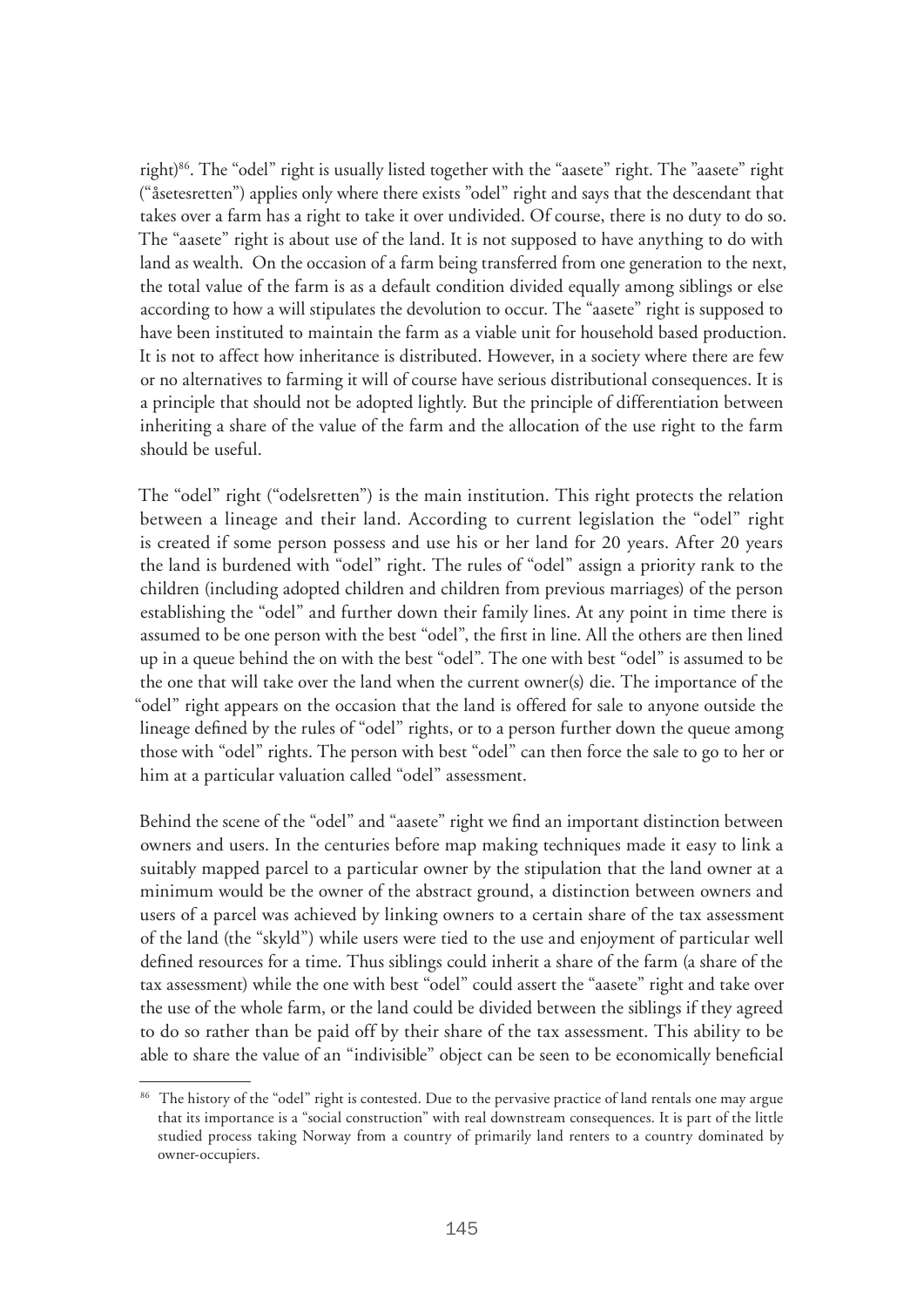without increasing the conflict level over inheritance. One consequence over time was an intricate web of cross-ownership where users of one parcel would be fractional owners of parcels used by others as well as the parcel they had the use of.

The number of contingencies in the act on "odel" and "aasete" rights is large and apparently it has been increasing as the rest of the Norwegian society has been changing. Both the level of specification and the many exceptions are in our context of less significance. The important point is that if customary law, for example in Malawi, is taken seriously, then the interests of the lineage in the lands of their members needs to be accounted for. The possibility for doing so is demonstrated by the Norwegian act on "odel" and "aasete" rights<sup>87</sup>. The importance of being able to distinguish routinely between owners and users should also be noted.

## **2. Definition, allocation, and protection of individual or household interests in land held collectively**

Norway can boast 6 types of "commons". They can usefully be called Farm commons, Private commons, "Bygd" commons, State commons of southern Norway, State commons of northern Norway, and Finnmarkseiendommen<sup>88</sup>. Three types are public in the sense that the ground is owned by a public body. Three are private. But the particulars of the various types of commons may not be of much help in general. However, the great variety should be noted and in this it may be instructive to look at more general principles of how rights to various resources are defined and how they are allocated to users and people with withdrawal rights.

<sup>&</sup>lt;sup>87</sup> It may be of interest to note that in general most experts on land management have been against the "odel" right and have at times proposed its abolition mostly because it has made adaptation to more economically efficient agricultural production difficult. Its protection in the constitution of 1814 and its later development (acts of 1821 and onwards) is therefore a testimony to the importance attributed to the lineage by politicians and their constituencies. It may also be conjectured that free trade in agricultural land is not the only road towards increased agricultural production.

<sup>88</sup> Created in 2005 by Act of 17 June 2005 no 85, on rights to and management of lands and natural resources in Finnmark County (Finnmarksloven)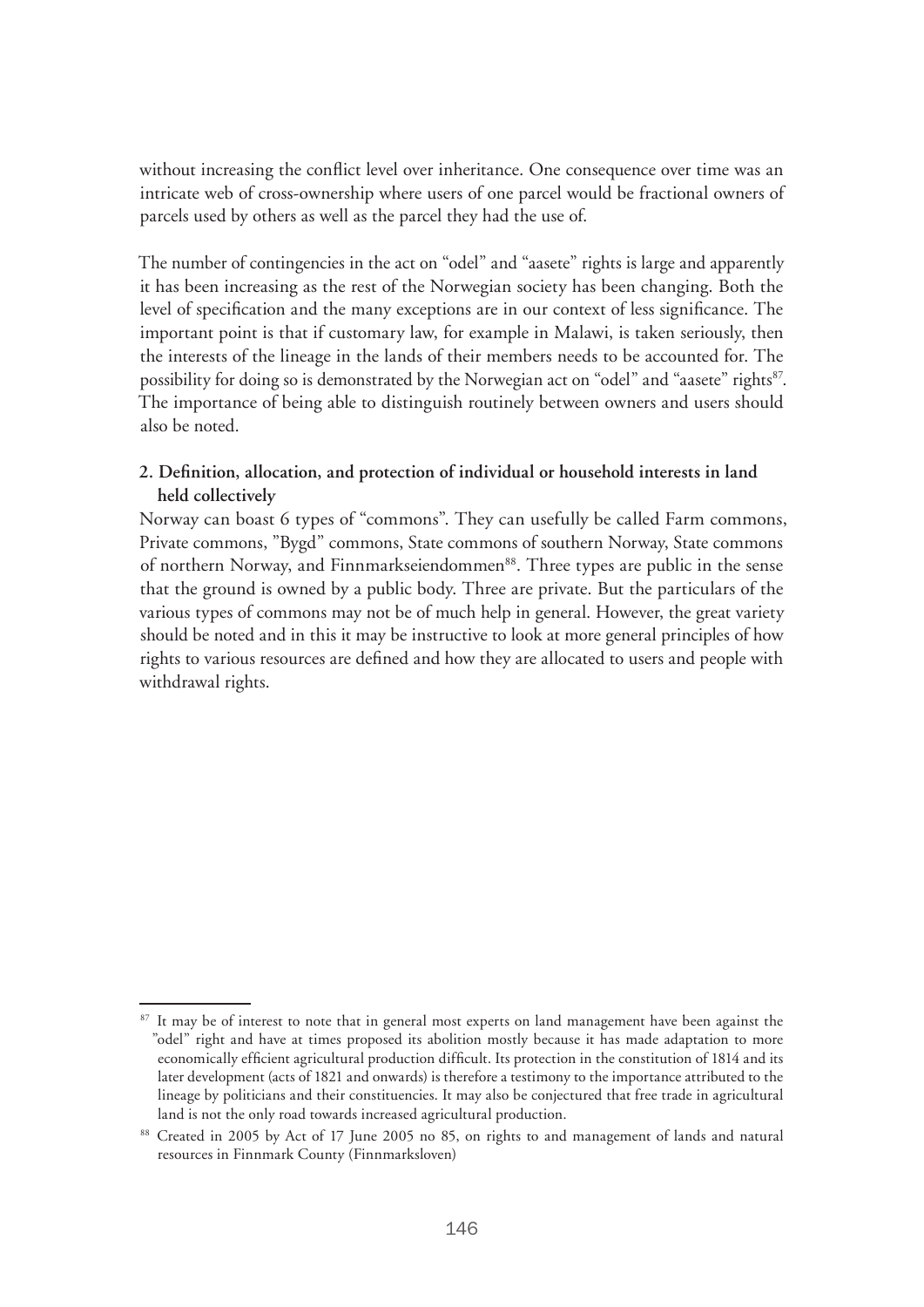|                                                         | Resource types for which there are enacted specific rules |                                      |                                                             |                                               |                                                                                  |  |
|---------------------------------------------------------|-----------------------------------------------------------|--------------------------------------|-------------------------------------------------------------|-----------------------------------------------|----------------------------------------------------------------------------------|--|
| <b>Characteristics</b><br>of resource<br>specific rules | Ground<br>and<br>remainder                                | Pasture,<br>timber, and<br>fuel wood | Fishing and<br>hunting of<br>small game<br>except<br>beaver | Hunting of<br>big game<br>and beaver          | Pasture and wood<br>for reindeer herding                                         |  |
| Rights of<br>common                                     | $\rm No$                                                  | Yes                                  | Yes                                                         | Yes                                           | Yes                                                                              |  |
| Co-ownership                                            | In<br>common                                              | Joint                                | Joint                                                       | Joint                                         | Joint                                                                            |  |
| Unit holding<br>rights                                  | Cadastral<br>unit                                         | Cadastral<br>unit                    | Registered<br>persons                                       | Registered<br>persons                         | Reindeer herding<br>unit registered in<br>the local reindeer<br>herding district |  |
| Use and quantity<br>regulation                          | Internal<br>("Owner<br>decision")                         | Internal<br>("needs of<br>the farm") | Internal<br>("owner<br>decision")                           | External<br>("publicly<br>decided<br>quotas") | Internal<br>("Needs of the<br>industry")                                         |  |
| Alienability                                            | Inalienable                                               | Inalienable                          | Inalienable                                                 | Inalienable                                   | Inalienable                                                                      |  |
| Power of local<br>choice                                | Yes                                                       | Yes                                  | Yes                                                         | Yes                                           | Yes                                                                              |  |

*TABLE 1 Resource specific property rights regimes in Norwegian forest commons ("bygd" and forests in state commons)*

Sources: Act of 6 June 1975 no 31, Act of 9 June 1978 no 49, on reindeer herding, on rights in state commons ("the mountain law"), Act of 19 June 1992 no 59, on "bygd" commons, Act of 19 June 1992 no 60, on timber in state commons, Act of 19 June 1992 no 61, on private commons.

A key technique for linking resources to appropriators is tied to the concept of owning the ground versus owning specific and well defined resources. The bodies that hold rights to the ground are the "owners" of a parcel. This facilitates a register of parcels and owners. Those who hold rights to specific well defined resources are commoners whether they are owners of the ground or not. The commoners own the rights of common, and their rights are tied to the register of ground. The fact that the owner of a commons owns the ground is rather inconsequential. The important part is to own the remainder. In Norway the presumption is that the owner of the ground also owns the remainder. This is not the case in England and presumably not in Malawian statutory law.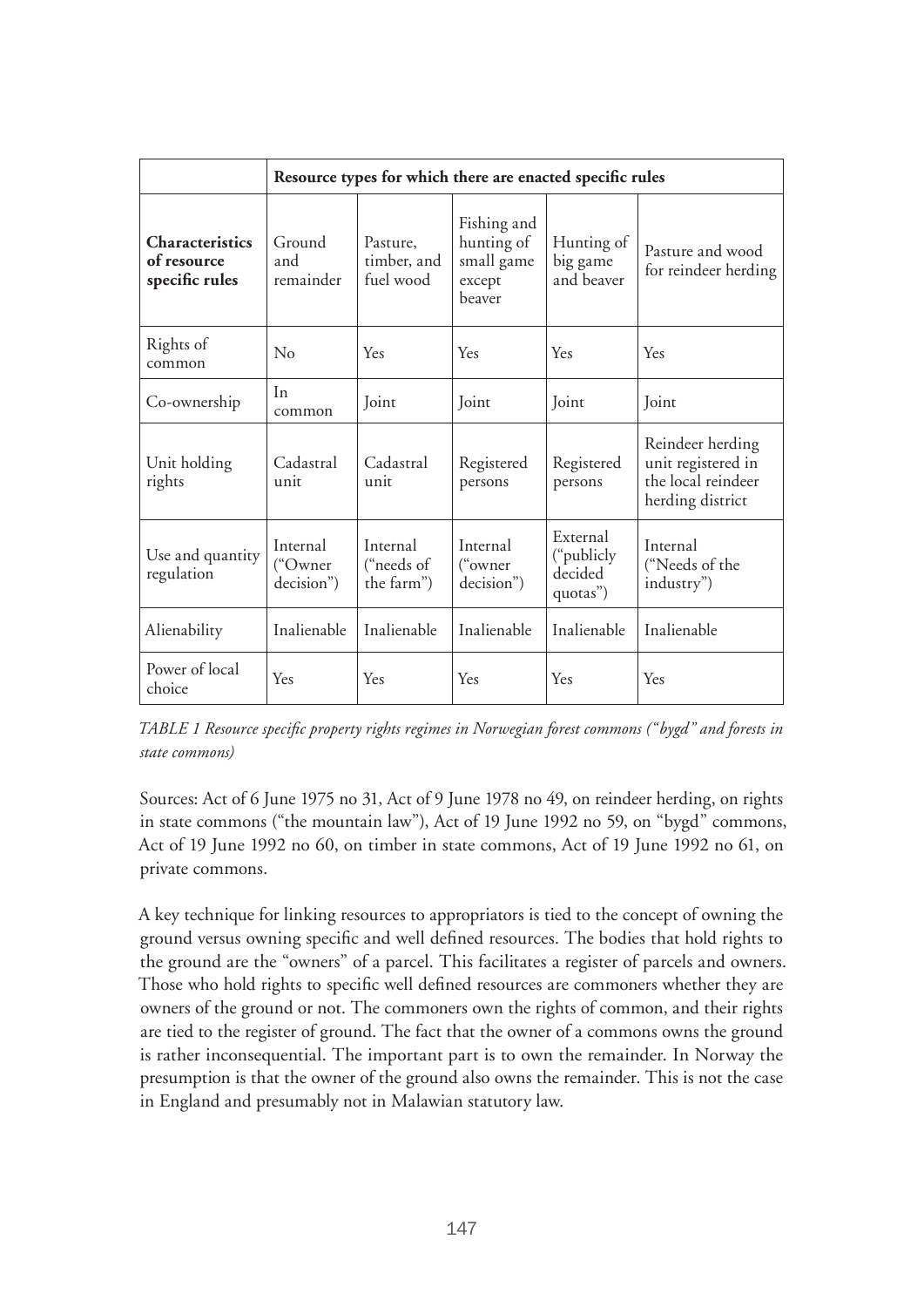On the commons the remainder is what is left of valuables after the commoners have withdrawn what they are entitled to. In Norway it is a long time since the commoners were entitled to take whatever they wanted or were able to take. Throughout our history there has been a running battle between the commoner and the owner of the commons about attenuating the rights of the commoners. The battle is older than the concern about sustainability of the productive capacity of the commons but the outcome can today be interpreted as rules that sustain the commons. Owning the remainder also means owning that which is not defined as a well specified resource to which right of common can be asserted. Then it means owning all the tiny resources often overlooked or forgotten in inventories of land rights. This demonstrates the importance of doing a thorough job in recording rights. It is at this stage of a formalisation procedure that the landless households of a village can loose the rights they hold according to customary law. Owning the remainder also means owning the yet undiscovered resources on a parcel of land and in some cases the benefit from new ways of exploiting existing resources.

To link rights of common to specific appropriators two techniques are used. The most important is to link the right of common to a cadastral unit, in this case to a farm<sup>89</sup>. To assert rights of common in a commons a person has to own a farm. This technique ensures that the rights of common stays within the settlement ("bygd") where it was first defined. It does not travel to town if the holder decides to sell his farm and go to town. A more common technique used in other countries is to tie rights of common to settlement in a village. In both cases it is necessary to consider which of two ways of owning something in common to apply to the commons. If commoners own their rights of common "jointly" it means that for each commoner the rights devolve on his or her co-owners rather than to personal descendants. If the rights of common are owned "in common" the rights will be defined as a fraction of the total commons and will devolve on the owner's descendants. The distinction applies to cadastral units as well as to persons. The importance of the distinction lies in the long term dynamics. With ownership in common the number of persons owning a commons may have a tendency to multiply out of manageable bounds. The problem is less when cadastral units are the owners.

Both the listing of resources and the list of commoners require a system of keeping legally valid records. In a country like Malawi this is not a trivial problem. It takes us to the quality of public bureaucracies (see below). That is not part of the mandate for my discussion but it should be pointed out that the quality of a land reform will be intimately tied to how one conceives the necessary public bureaucracy. In no other field will it be more likely to find that the best will become the enemy of the good enough.

A key feature of commons is the diversity of interdependent resources. Sustainable use and a high volume of harvest require cooperation and concerted efforts by both commoners

<sup>&</sup>lt;sup>89</sup> This is basically the same as easement appurtenant where the easement is created to serve a particular parcel of land. This is in contradistinction to an easement in gross where the benefit of the easement serves the holder personally.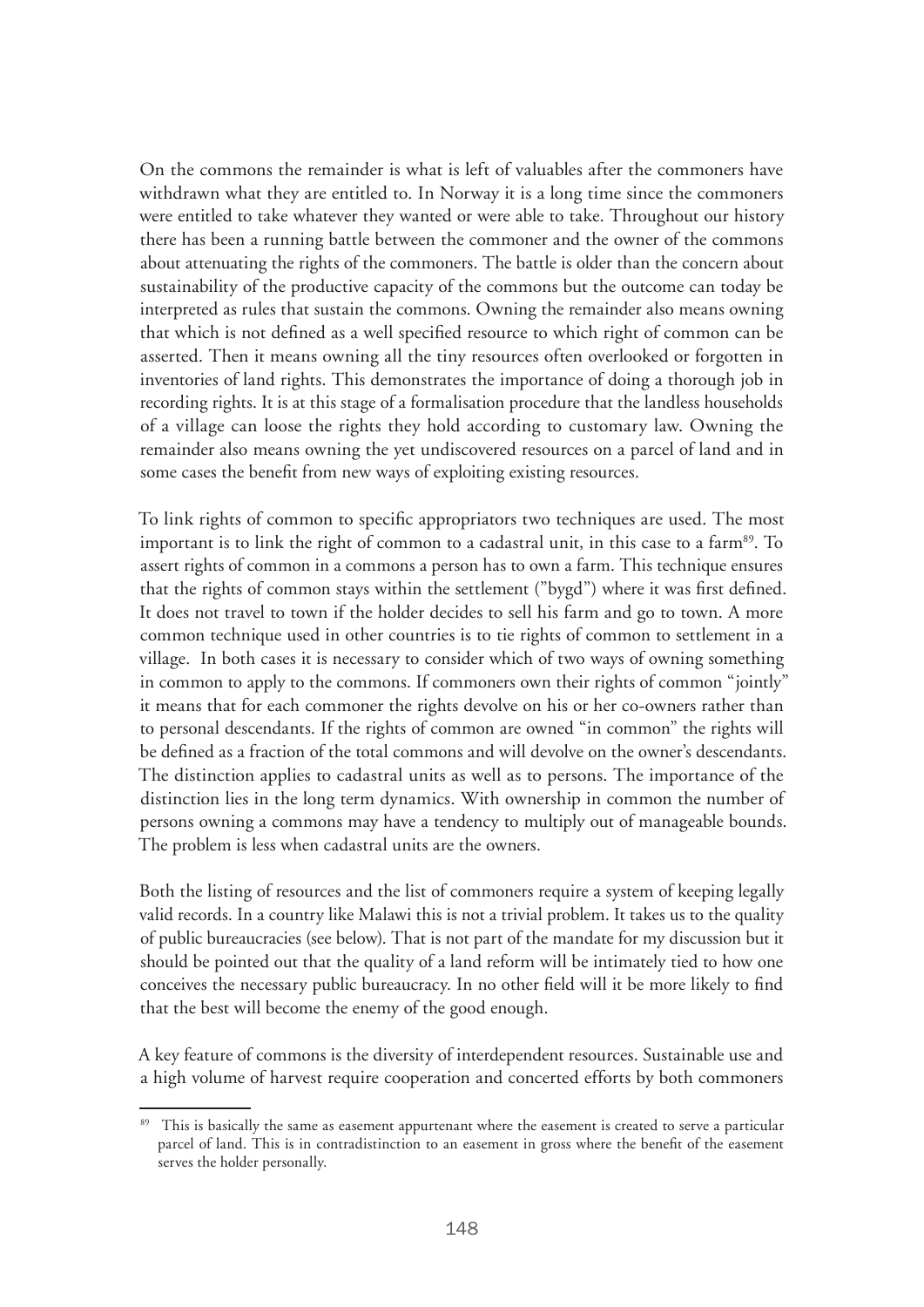and owners. One of the more difficult problems for the management of commons is to create local commitment to a system of governance. A common technique used for example for "bygd" commons and state commons in the south of Norway is to create a board of governors elected by the commoners and owners of the commons jointly. This board is then given some standards for how to proceed in taking various kinds of decisions. The rules given by statutory law does not say what should be decided. Instead there are instructions on how to go about deciding.

For example in the act on "bygd" commons it is required that the board shall make bylaws about the use of the resources of the commons. Exactly how the bylaws will be expressed is up to the board but the act lists 14 different types of questions that the bylaw has to address. The bylaws have to be submitted to the ministry. Upon approval they become binding on the commoners with legal force. Such bylaws have to be revised at least once for every 20 years. The act on "bygd" commons further contains detailed rules about how elections to the board are to be done and what kinds of decisions have to be made by the yearly meeting of all commoners and owners. The act also says that there are some decisions that will be illegal to take. The board is forbidden to alienate any part of the commons (except for a few well specified exceptions) and to use it as collateral for a mortgage. These rules seem to have served the Norwegian agricultural communities well since they were first introduced in 1857 and 1863.

For the state commons the rules of governance are in most respects very different except for those commoners that have rights of common to forest. The rules for forests in state commons are similar to the rules for "bygd" commons. And then again, for farm commons and private commons there are no formal act devoted to their governance. They are governed by the more general acts on owners in common and contract law. And for Finnmarkseiendommen and the state commons in Troms and Nordland there are again special rules.

One major lesson from this should be that also formal law can be made to fit particular ecological contexts, geographical variations in settlement patterns and particular social and economic patterns of exploiting a resource. In this area there is no such thing as a one size fits all approach. Compromises accommodating the diversity of interests are the order of the day.

# **3. Clarification of the interests of the state and establishing legitimate boundaries of government lands**

A particular problem in Malawi is to define legitimate boundaries between government land and the customary law land of the settlements. This has been a problem also in Norway, a problem that still occupies us. As a means for solving such problems we have great faith in special judicial commissions that can take evidence and decide on outcomes with legally binding force.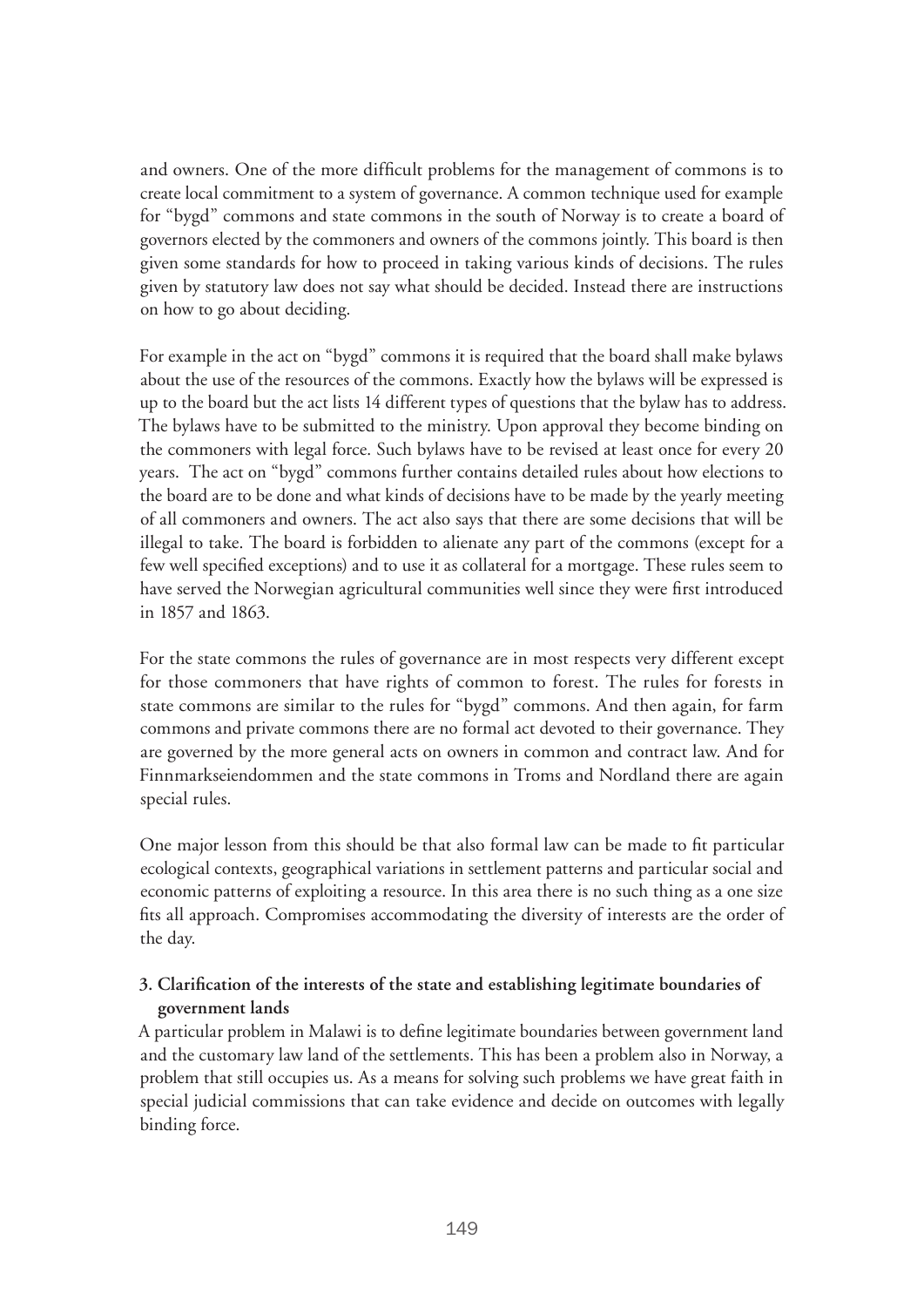To employ such commissions raises tree kinds of problems

- 1. The members of a special judicial commission must be picked in a way that make all stakeholders trust in their integrity and respect their decisions as legitimate.
- 2. The working procedures of the commission must take care to collect evidence in an impartial and comprehensive way including review and correction before decisions enter into force of law.
- 3. Evidence taken and decisions made need to be recorded in a way making them accessible to the local public for consultation later if disputes arise.

The Norwegian experience cannot give much advice in these matters except to emphasis the importance of taking note of all evidence and keeping the reasoning and decisions public and transparent to all stakeholders in an area. It may also be worth pointing out that not all areas can be investigated and decided at once. The optimal course of action is to take on first those areas where problems are most obvious.

**4. The incentives of public bureaucrats (including traditional authorities) to do their job and their competences for interpreting and applying legal rules, and monitoring and enforcing land law (including customary law).** 

While perverse incentives and weak competences are generic problems for government bureaucracies in most countries in Sub-Saharan Africa, they are in Malawi particularly visible in the management of government land and in the strained relations between traditional authorities and public bureaucracies in land issues.

The generic problems of incentives in public bureaucracies in countries like Malawi make the Norwegian experience with bureaucratic management of government lands (state commons or protected areas) of little direct relevance.

Looking back on our history, however, we should be able to appreciate the possibility of building up competences "from below". The Khaila commission's proposal of a land clerk attached to the Customary Land Committee may be the opportunity to start such a process by providing on the job training in such tasks as to take evidence on land conflicts, to clarify land rights by means of concepts like ground and remainder, well specified use rights, easements and servitudes, to draw maps of land parcels, and to keep publicly accessible records. Finding recording procedures and techniques for archiving that are resistant to manipulation is very important, and the importance of public and transparent decisions cannot be overstated.

In relation to management of commons the land clerk might be of particular significance. As discussed above keeping verified and legitimate records of the commoners and the rights they hold is the first step towards a viable bureaucratic management of lands held jointly or in common.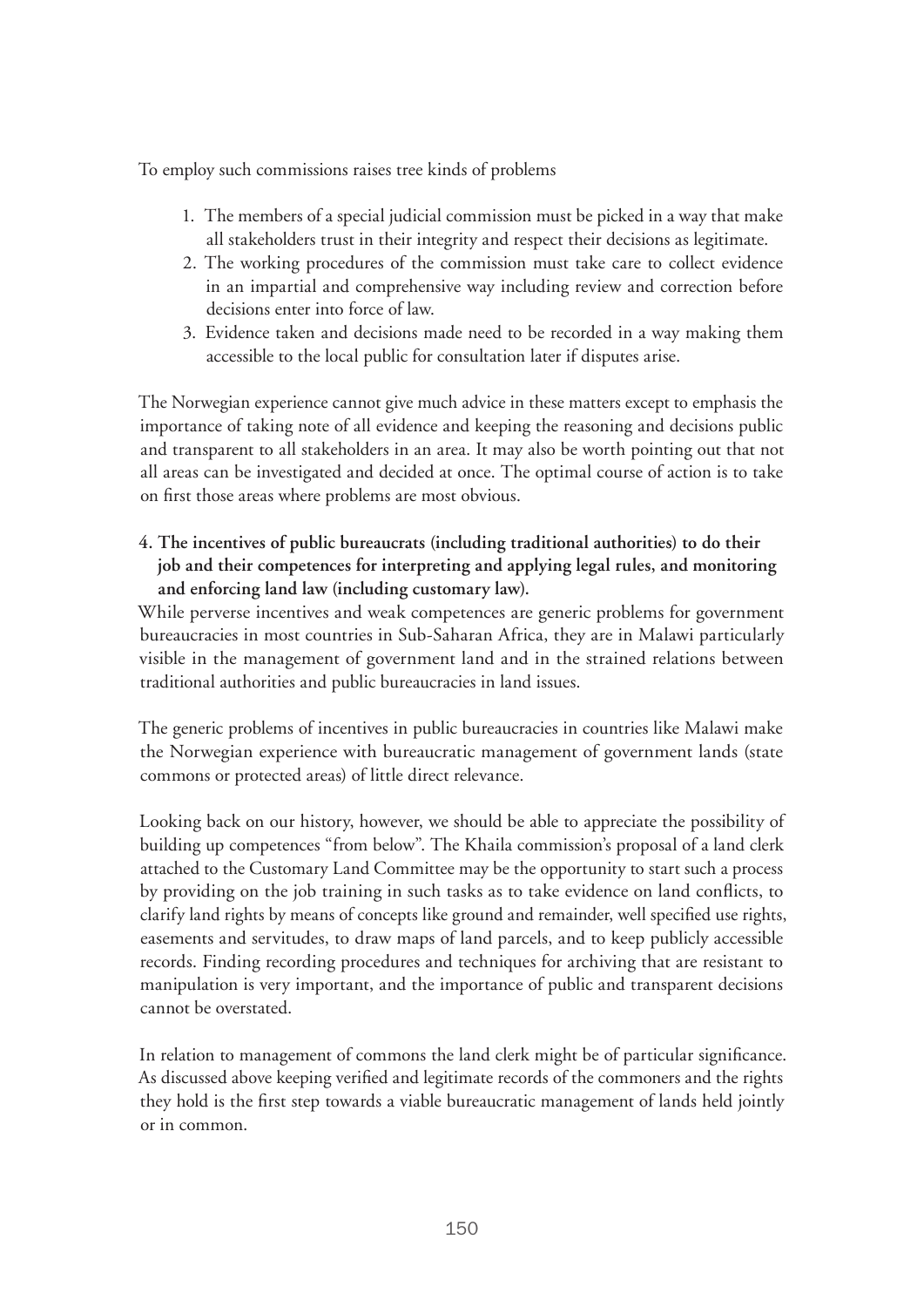# **Concluding Remarks**

In terms of political priorities there are several reasons for making or keeping land rights collective. Two ways of reasoning, one based on resource dynamics and one on considerations of justice and equity, can lead to such a conclusion.

*Resource dynamics:* Interdependence of various resources and extent of ecosystems may dictate management plans for larger units than what one may reasonably allocate to one individual, family or corporation. Once there is more than one stakeholder the problems of distribution of benefits and devolution of rights need to be defined along with rights of access and withdrawal. One has to create a commons tailored to the resource characteristics and the interests of the stakeholders.

*Justice and Equity:* In the presence of dispersed, diverse and variable quantities of resources used by a group of people with a matching diversity of interests where at least some people depend on one of the resources for their survival, equity in distribution of benefits will most reasonably be served by collective rights managed by principles from the theory of good governance (such as conflict mediation by third parties, trials by jury, public access to arguments and decisions, simple and low cost court procedures, and particular attention to the landless and land poor households). Also, in a process of specification of access and withdrawal rights considerations on variation in resource dynamics may suggest that justice will best be served by holding an area collectively rather than in severalty.

The discussion has suggested that in discussions of how to solve Malawian problems in collective land tenure four areas from Norwegian practice might be of particular interest.

First it was noted that clarification and specification of the rights and duties of a lineage in the lands of its member households might profitably take a look at the Norwegian "odel" right. Second we noted that the registration and specification of the rights of households to resources in collectively owned lands might find it useful to study the Norwegian procedures for registration of interests, holders of interests, and procedures for management of resources. A third area where Norwegian experience might be useful is in the area of recording evidence from customary law and judging on boundaries between government lands and lands belonging to villages and villagers. The fourth area is the problem of good governance in land tenure matters. Here we noted from Norwegian history the importance of developing competence and role models for land management bureaucrats from below.

At the end I would like to emphasis some aspects of African land holding that Norwegian legal techniques and best practice do not address at all. The Norwegian system for defining collective land rights does not address the problems encountered by land poor villagers. Neither does the Norwegian system present any ideas about differences between matrilineal and patrilineal land holding and how to give justice to both. To see how the land rights of the land poor villagers can be formalised the legislation of Navarra, Spain, might be consulted. For ways of handling different family systems the best advice may be to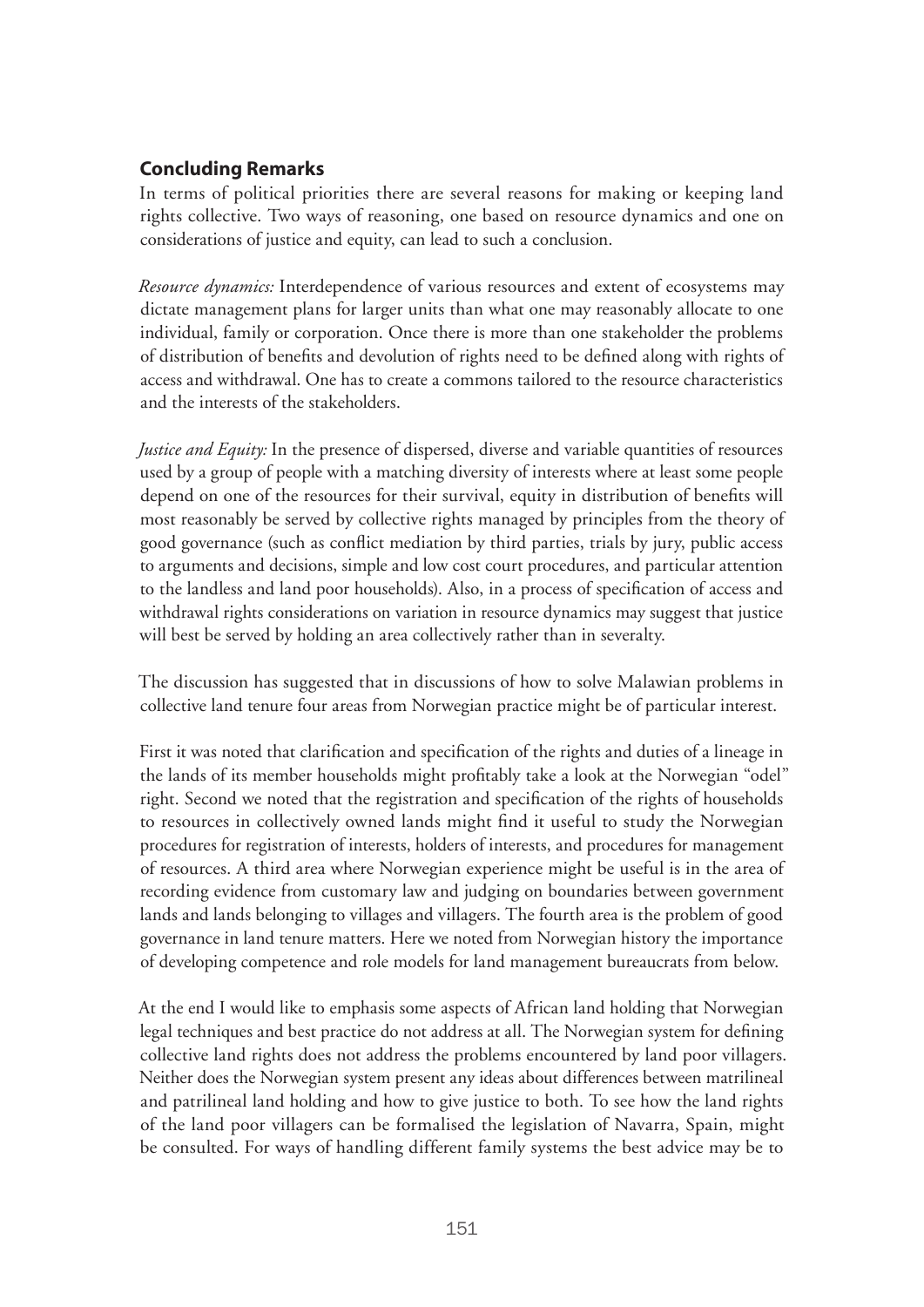warn against the kind of bias that may lie hidden in our habitual way of thinking. Once recognized, habits can be dealt with.

An interesting example of differences in ways of thinking can be seen in the different approaches of Anglo-Saxon common law and Scandinavian customary law to public access to non-arable lands. In Norway and Sweden the public right of access is formalised in law. In most of Europe it is assumed to be customary law. In Anglo-Saxon legal systems there is no tradition for right of way or right of access on any private land. But in 2000 the Countryside and Rights of Way Act was passed providing for access to registered common land and "open country" defined as mountains (above 600m), and uncultivated moor, down, and heath land.

A large part of Malawi's statutory law is inherited or modelled on the laws of England. This means by no public right of way in formal law while customary law assumes right of access to the non-arable. It might be helpful for Malawian land reform to open up for questioning some of the taken for granted assumptions hidden in their received statutory legislation.

An often taken for granted part of land tenure systems is the registers of owners making their identities and characteristics verifiable. This applies to individuals as well as collective land holding agents. In Malawi the definition and registration of collectives with land holding abilities will have to be made part of land reforms redefining rights and duties of land holding.

In the discussions of a land tenure system and how to reform it to achieve particular goals there is need for a technical language and a clarity of concepts that is not usually present in the customs and cultures of a people. Used with understanding and critical distance such language should help development of local adaptations, specifications and differentiations of rights and duties needed to achieve improved security of tenure and justice in distributional outcomes.

Theoretical developments backed by a lot of evidence tell that the social dynamic of collective land rights depends crucially on interactions among cultural characteristic, legal details and resource characteristics. Whether the resource is a private good, a common pool resource, a club resource, or a pure public good will to a large extent determine excludability of consumers and competition in appropriation of resource units. However, both excludability and competition are to some extent determined by technological capabilities for exclusion and political priorities in distribution of resources. It is also important to note that the dynamic consequences of combinations of rules and resource types are very sensitive to how rights and duties interact with cultural characteristics tied to the development of collective action and cooperative associations. Collective land rights depend in the end on the ability to enact and enforce rules steering individual action in the direction of the collectively rational.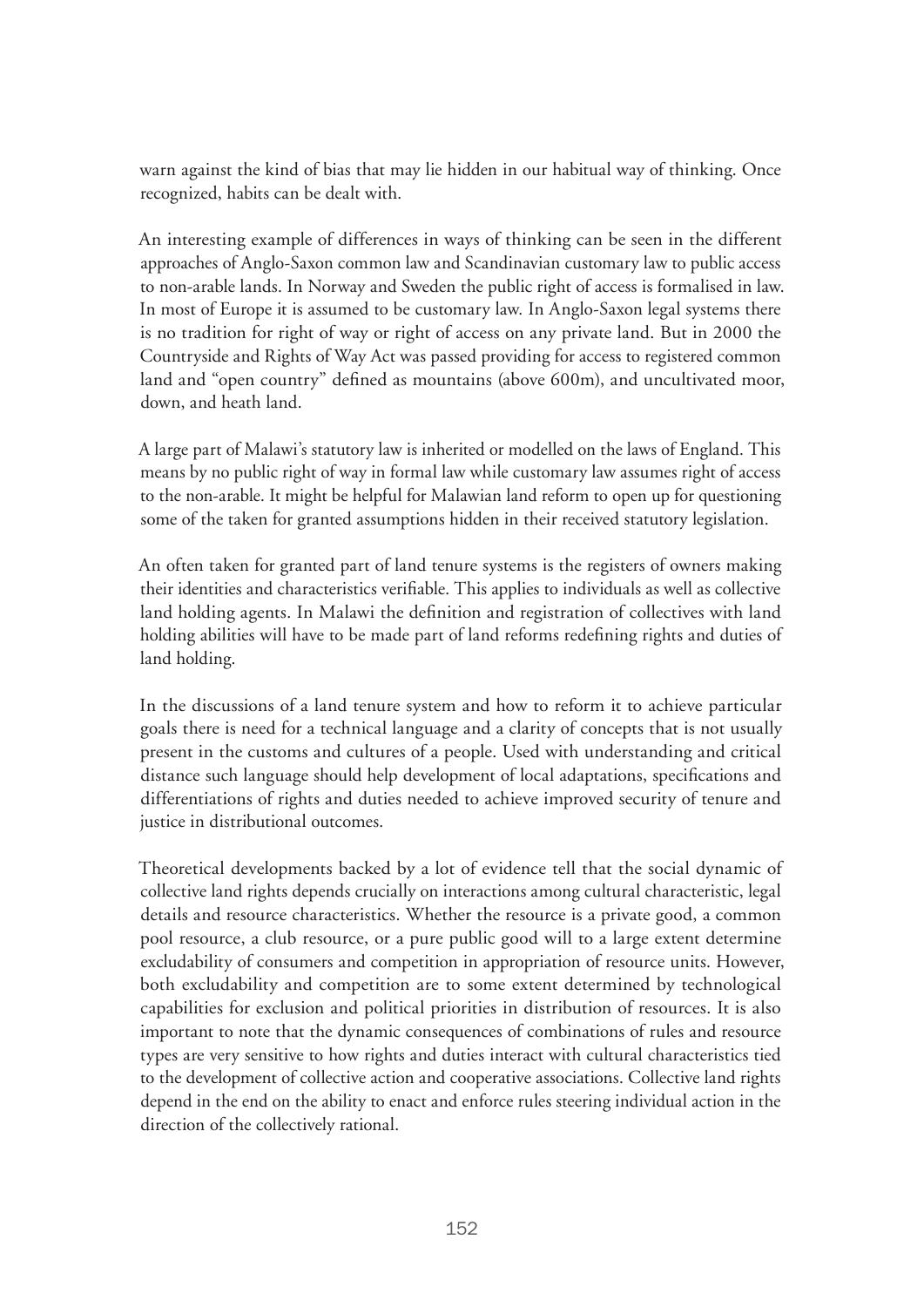

**Erling Berge** is professor of sociology at NTNU. He has his MA from the University of Bergen and Ph. D. from Boston University, 1981. Berge has previously worked at NLH, now the Norwegian University of Life Sciences (UMB) and INAS (now NOVA, Norwegian Social Research). Berge has mainly taught research methods at master's level, but has also taught courses in institutional theory and in economic sociology, contributed to courses in environmental policy and given classes in the management of nature. Berge has presented research within demography, urban and regional development, economic

sociology and the management of natural resources. His current research on land tenure in Malawi is in line with a longstanding interest in property rights systems and how these affect the usage of nature. Berge has been a member of the council of the International Association for the Study of Common Property (IASCP) during 1995-2006, during the period 2002-2004 he served as president. He is founding co-editor of the International Journal of the Commons (http://www.thecommonsjournal.org/). His last publication, from 2006, is "Protected Areas and Traditional Commons: Values and Institutions" in *Norsk Geografisk Tidsskrift* 60(1):65-76.

More information is available at http://www.sv.ntnu.no/iss/Erling.Berge/

# **Literature Cited**

#### **Acts**

Magnus Lagabøter's Landslov 1274 Christian V's Norwegian Law of 12 April 1687 (NL1687) Act of 12 October 1857 on forest commons Act of 22 June 1863 on forestry Act of 28 May 1974 no 58 on "odel" right and "aasete" right Act of 6 June 1975 no 31, on rights in state commons ("the mountain law") Act of 9 June 1978 no 49, on reindeer herding Act of 19 June 1992 no 59, on "bygd" commons Act of 19 June 1992 no 60, on timber in state commons Act of 19 June 1992 no 61, on private commons Act of 17 June 2005 no 85, on rights to and management of lands and natural resources in Finnmark County (Finnmarksloven) Countryside and Rights of Way Act 2000, see http://www.opsi.gov.uk/Acts/ acts2000/20000037.htm [accessed 23 March 2007] Commons Act 2006, http://www.opsi.gov.uk/acts/acts2006/20060026.htm [accessed 26 March 2007]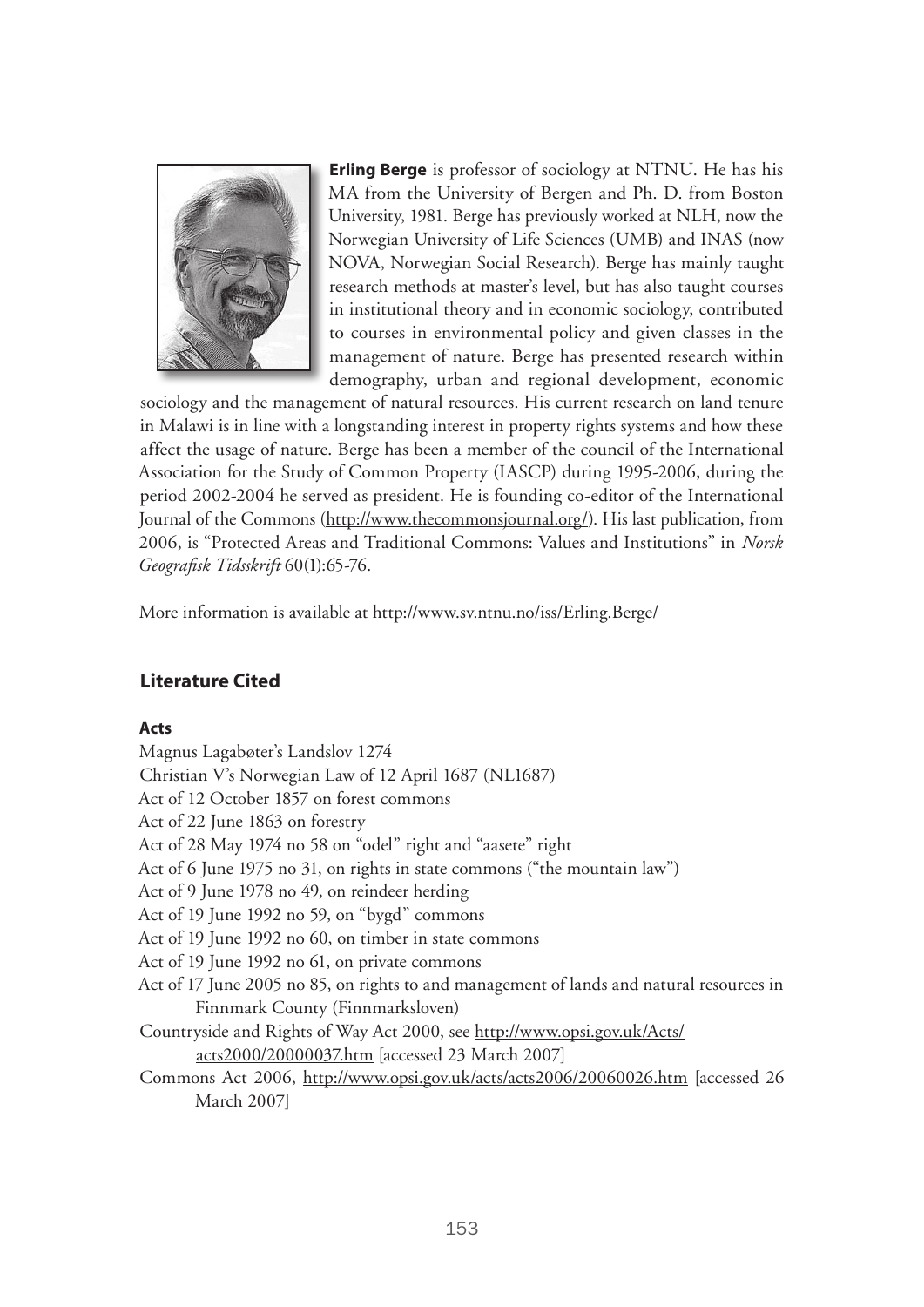#### **Literature**

- Armitage, Lynne. 2001. Customary Land Tenure in Papua New Guinea: Status and Prospects. http://dlc.dlib.indiana.edu/archive/00001043/ [accessed 28 March 2007].
- BDPA in Assoaciation with AHT International 1998 Report on the Estate and Customary Land Interaction Study. A component Study of the Customary Land Utilisation Study. Lilongwe.
- Becker, Lawrence C. 1977. *Property Rights: Philosophic Foundations*. London: Routledge & Kegan Paul.
- Berge, E. 2006a. Protected Areas and Traditional Commons: Values and Institutions. *Norsk Geografisk Tidsskrift* 60(1):65-76.
- Berge, E. 2006b. From multiple stakeholders to dominium plenum and back again: from rights of common to World Heritage Sites, presented to Sixth International Conference in Aix en Provence: Property Rights, Economics, and Environment, 25-28 June.
- Berge, Erling, ed. 2006c. *Legislation on commons (Community property/ bienes comunales) in Navarra and Some notes from visits to Ultzama and Ituren*. Trondheim: ISS, NTNU.
- Berge, Erling and Lars Carlsson, eds. 2003. *Commons: Old and New. Proceedings from a Workshop*, Centre for Advanced Study, Oslo, 11-13 March 2003, ISS Rapport no 70. Trondheim: Department of sociology and political science, Norwegian University of Science and Technology.
- Berge, E.,J. Aizpurua, and P. Galilea. 2002. Comparing Legal Mechanisms for Managing Resources in Non-Arable Lands in Navarra, Spain, and Norway, presented at the IX World conference of IASCP, Victoria Falls, 17-21 June.
- Berge, Erling and Nils Chr. Stenseth, eds. 1998. *Law and the Governance of Renewable Resources. Examples from Northern Europe and Africa*. Oakland: ICS Press.
- Black, Henry Campbell. 1891. *Black's Law Dictionary,* Sixth Edition, 1990. St.Paul: West Publishing.
- Diamond, Jared. 2005. *Collapse. How Societies Chose to Fail or Survive*. London: Allen Lane.
- Griffiths, Christopher A. 1983. *Land Tenure in Malawi and the 1967 Reforms*, Thesis submitted for the degree of Master of Laws of the University of Malawi. Zomba: Chancellors College.
- Hirschman, Albert O. 1970. *Exit, voice, and loyalty: responses to decline in firms, organizations, and states*. Cambridge, MA: Harvard University Press.
- Ibik, J.O. 1970. Malawi I: The Law of Marriage and Divorce, *Restatement of African Law* 3. London: Sweet & Maxwell.
- Ibik, J.O. 1971. Malawi II: The Law of Land, Succession, Movable Property, Agreements and Civil Wrongs, *Restatement of African Law* 4. London: Sweet & Maxwell.
- Kishindo, P. 2004. Customary Land Tenure and the New Land Policy in Malawi. *Journal of Contemporary African Studies* 22(2).